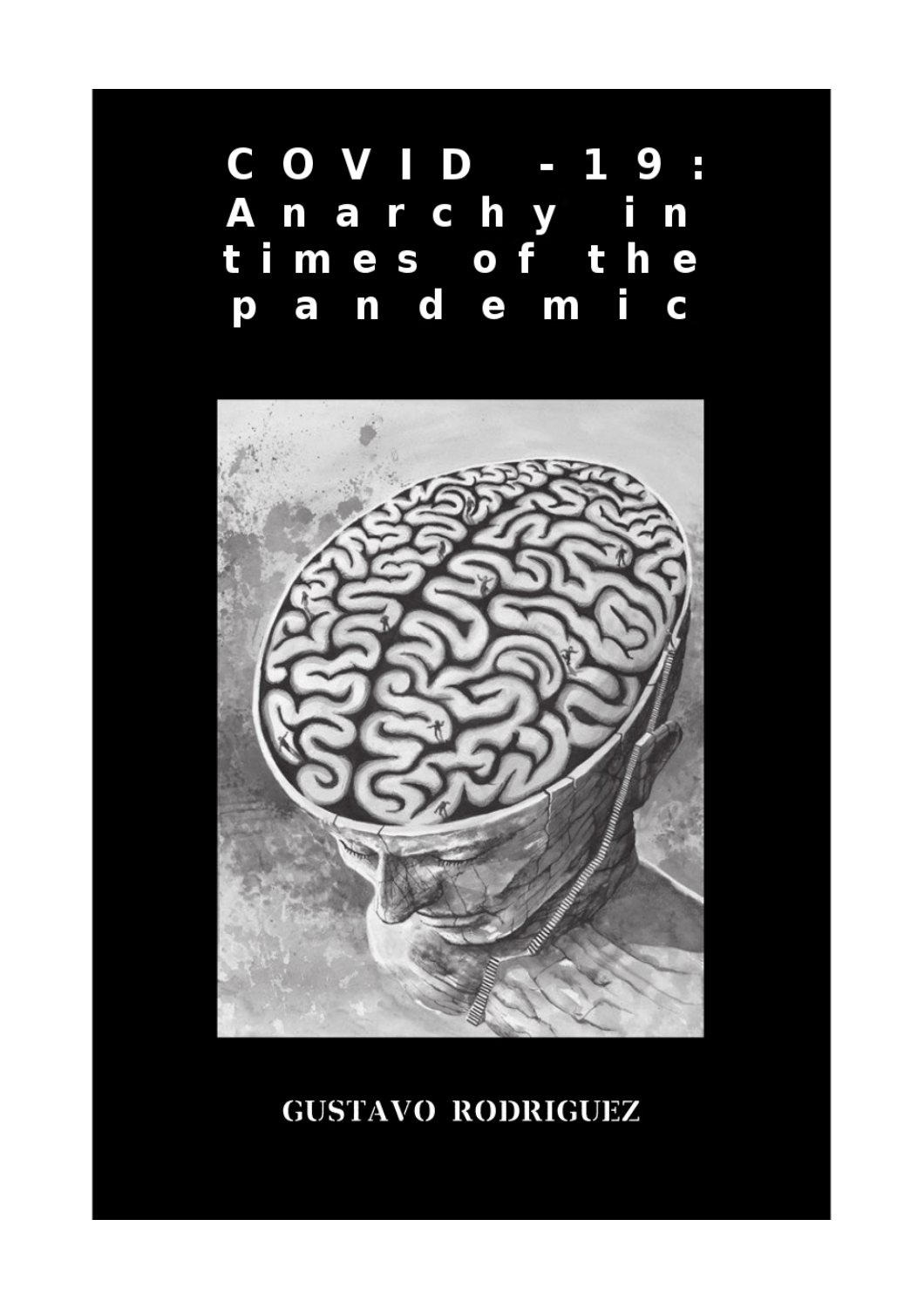*International Anarchist Conspiracy Editions*

*June 2020*

*Translated by Riot Turtle for Enough 14 (Final part,* **The heuristic capacity of Anarchy, translation provided by Gustavo Rodriguez)**

*December 2020*

*<https://enoughisenough14.org/>*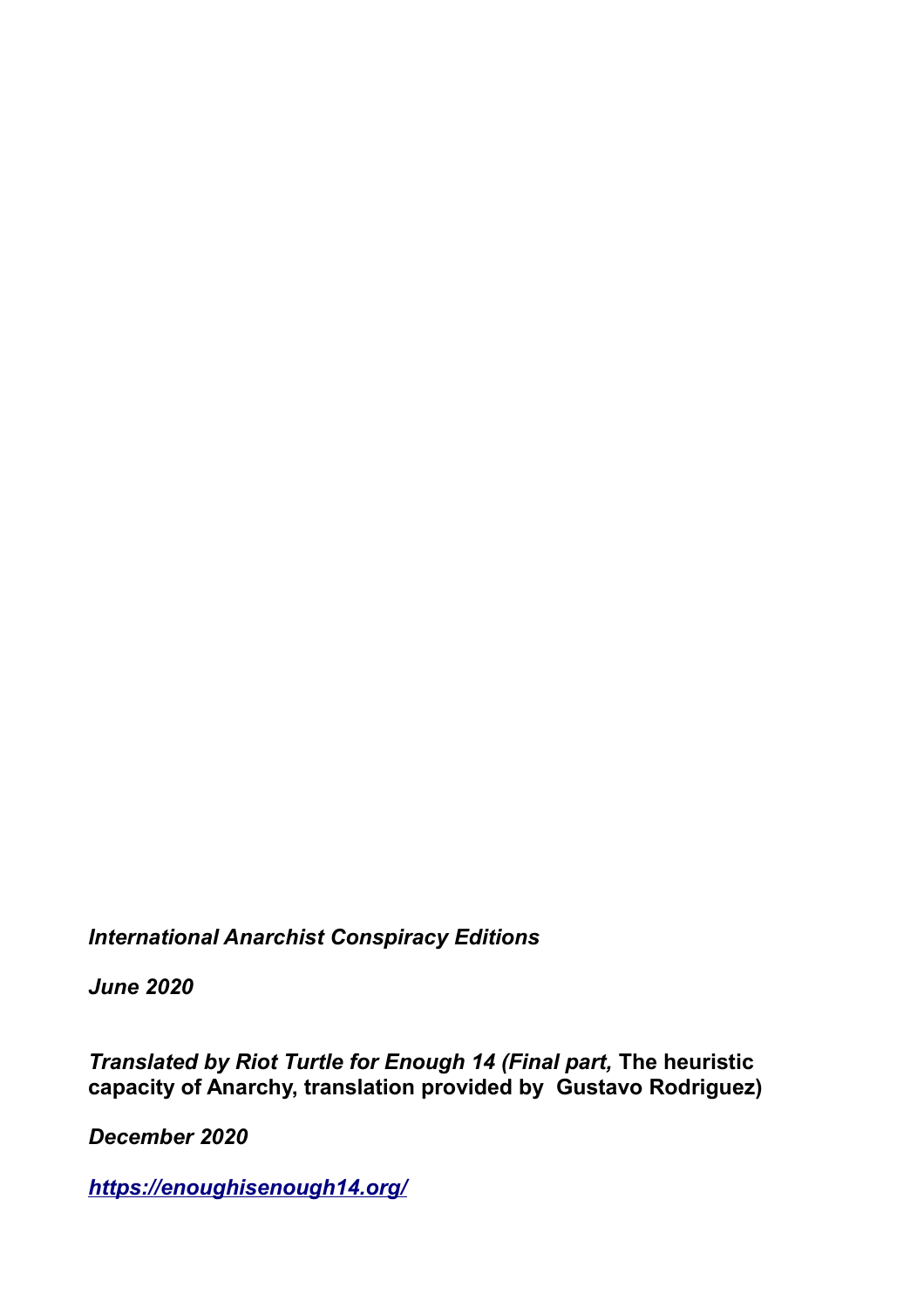# *COVID-19: Anarchy in times of pandemic*

– For our dear Gabriel Pombo Da Silva [1] and all our comrades who have been kidnapped by the State in these days of the plague

*"...using freedom or, if you want, abusing it, is the only way to liberate us"*  Rodolfo González Pacheco

*"Fire can arise from the plague. And with fire freedom may come [...] we want to avoid that this moment of crisis leads to a restructuring of the current system; because that could only happen in a much more authoritarian direction [...]"* The Plague and the Fire

*"...the vitality of anarchy (which is also for sale today) lies precisely in ceasing to be a digestible product and be the opposite, i.e: a sharp, stabbing blow to the system."* Mauricio Morales

We are witnessing the disappearance of the world: the world as we know it. Definitely, the pandemic caused by the new coronavirus (SARS-CoV-2) has accelerated its decline, consolidating a multifactorial "crisis" of "terrifying proportions", caused by the abrupt alteration in the continuity of the flow of goods -even of inputs and raw materials- and the consequent paralysis of the "moments" -Marx dixit- of production; which has unleashed a perfect storm in the heart of the global economy with immediate effects on the dynamics of capital expansion and accumulation. In the face of this open secret, an atmosphere of global panic is being fostered that has been increasing thanks to the daily shrinking of the world, hand in hand with the speed, complexity and intensity of planetary interconnection.

In this context, the information pandemic (much more viral than SARS-CoV-2), which always fluctuates between disinformation and the induction of collective fear, has also done its part, causing voluntary servitude -regulated by panic and uncertainty- to prepare itself to assume the role for which it has been domesticated for centuries. Evidently, the big "push" of the last three decades of Postindustrialism, with the imposition and socialization of new technologies (more than 4 billion people connected!), has been decisive in the entrenchment of cyberleviatan with a multitude of subjects much more submissive than the Minions.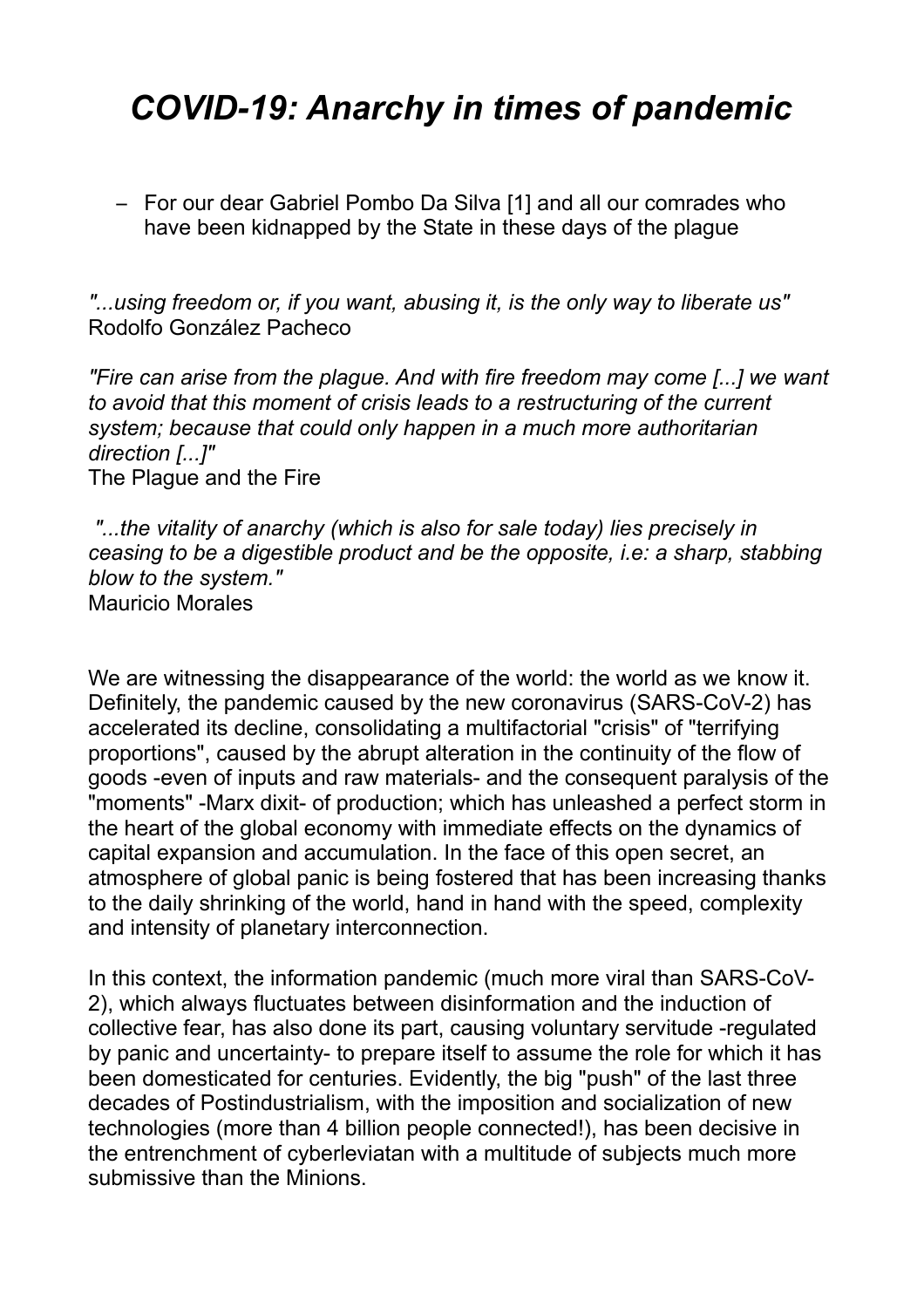In other words, this group of "conscientious citizens" who suffer from idolaters of happiness and hope, prodigious children of positivity and performance, capable to impose an indefinite sentence of house arrest on themseves in the name of the "common", sacrificing - for "security reasons" the little individual autonomy in which they exist.

However, without minimizing the speed of transmission and the mortality rate of the new coronavirus and, beyond the growing paranoia and its conspiracy theories (present even in in our circles), I believe that many of these conclusions about the alleged "capitalist paralysis" is actually being induced with the premeditated intention to sell us the flying motorcycle. Just take a look at the massive increase in sales on Amazon or; the iPhone 12 promotion (with 5G connectivity and ready in September!) and the release of the iPhone SE in the midst of the pandemic, to confirm that the production line never stopped. Similarly, it is notorious that the fall of oil prices was a consequence of the collapse in demand as the oil industry continued to work around the clock in all parts of the world. [2] There is no longer any question who threw the Jumanji ( "jumanji" is a Zulu word meaning "many effects,") dice: in recent days viral videos of endangered species (for the past 240 years) being seen on "social networks" have multiplied and the return of wildlife to their ancestral habitats now invaded by asphalt and concrete has been documented, showing the largest drop in the history of emissions of the main greenhouse gas - carbon dioxide (CO2) - with a decrease of 2 billion tons, according to the most conservative predictions. What is contradictory in this story is that according to the Mauna Loa Observatory in Hawaii, last May 3 (2020) the highest concentration of CO2 in history was reached (in the midst of the vaunted "capitalist paralysis"!) and also, the extinction of countless species is registered daily.

The deliberate distortion and manipulation of emotions and thoughts for the purpose of influencing social opinions and attitudes is a method traditionally used by authority to impose periodic "reality changes" through domestication technologies that facilitate the introduction of new laws and policies to manage human life. Or, to say it with Foucault, to generate a new biopolitical paradigm. In this way, new limitations and new prohibitions are instructed in the name of the "common good", "sovereignty" and "security" for the sake of increasing (and improving) social control. As post-modern fascism was imposed in the entire West after September 11, 2001 through "self-control" and acceptance of restrictions as a political solution to the "terrorist threat", resulting of a cluster of induced inferences.

The dynamics of the "simulation process", developed by transdisciplinary researchers (sociologists, psychologists, psychiatrists, neurologists and geneticists) from the Theory of Mind (ToM) [3] , enunciated by primatologists David Premack and Guy Woodruff in the late 1970s, fits perfectly with these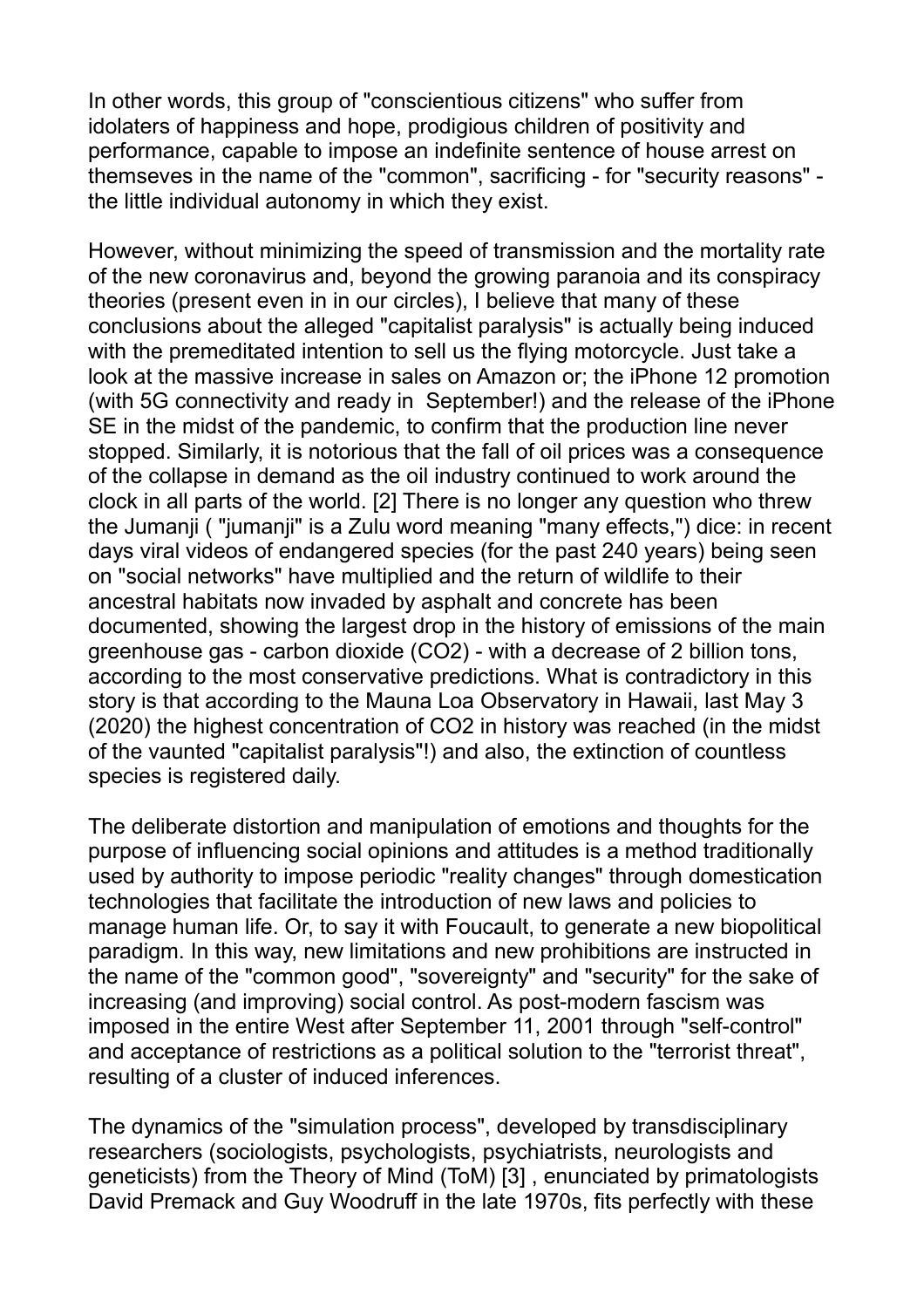objectives. According to Heal [4] , the whole simulation exercise starts, to a greater or lesser degree, from premises of similarity and parity between the organisms that simulate each other. The emotional element, added to the level of automatism and the integration of the social group's parameters, "make simulationism a more plausible alternative than any other theoristic approach, in as much as it is more economical and direct " [5]. For the simulationists, taking into account the parameters of the social group are essential to the certainty of the mental states of people in various situations, recognizing the elements integrated in the simulation as context-dependent variables.

Are we getting a preview of Ridley Scott's next film, with original script by Jeremy Rifkin and Klaus Schwab? The narrative and the whole communication strategy around the story of the pandemic, indicates that yes: the next post-pandemic movie premiere could well be titled "Intelligent Universe", narrating the benefits of the "new normal" that we are already getting prescribed and, the arrival (on a global scale) of hypertechnological capitalism, marked by the convergence of digital technologies (software, sensors, information technologies and communication); biological (neurotechnologies, nanotechnology and genetic engineering) and; physics (radio astronomy, quantum cryptography and quantum entanglement); with the consequent expansion of "smart homes", "smart cars", "smart factories", "smart schools", "smart infrastructure", "smart prisons", "smart cities" and, a big etcetera of "smart domination" [6] by the hand of cyber-physical systems fully operated by artificial intelligence. Without a doubt, we are moving towards a new form of biopolitics or, "necropolitics", in the words of post-Marxist Achille Mbembe, arguing the contemporary forms of "submission of life to the power of death (politics of death)." [7]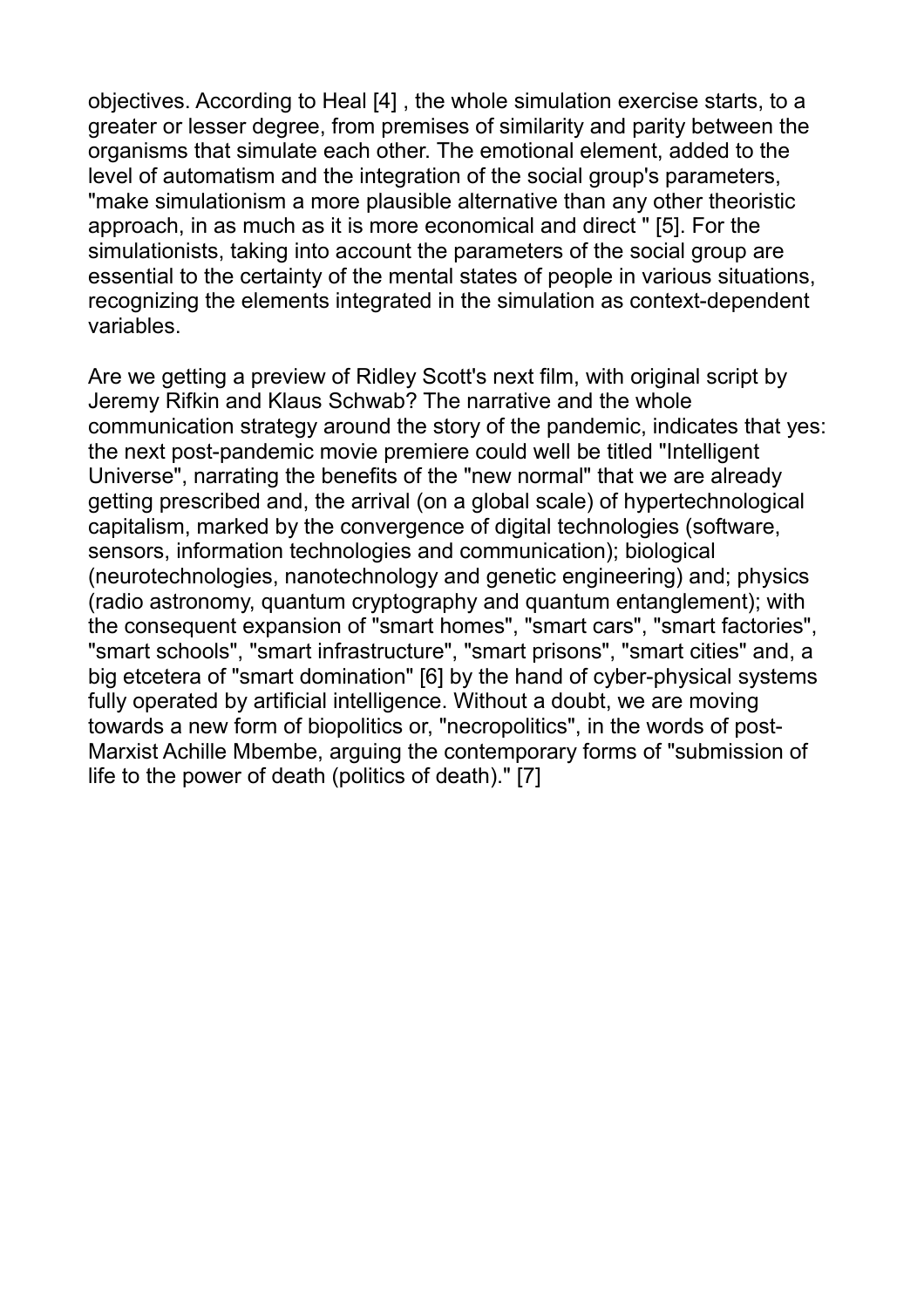

#### **Of those dusts, these muds**

Planet Earth is in crisis. It is a profound crisis that threatens the production and reproduction of life. That is, the imminent extinction of all species (including human) and the definitive destruction of habitats: the collapse of biodiversity. The "sixth extinction", as some environmentalists call it, predicts the apocalypse in a maximum of six to eight decades, based on the recommendations made since the beginning of the century on the probabilities of human existence on the planet in relation to the accelerated mutability of biodiversity, climate, nitrogen cycles and soils. Cosmic frost or the global warming are the possible apocalyptic scenarios of the next extinction of life on the planet.

The incessant devastation of natural environments promoted by the relentless advance of the agricultural industry, the galloping urbanization, the industrial hyperproduction, the hyper-exploitation of the subsoil (extractive industries) and, the brutal rise of

tourism - including the cynically named "eco-tourism" - with an exponential growth in the number of travellers, has caused irreversible damage to the planet: the destruction of the ozone layer, air pollution with fine particles, poisoning of rivers and lakes, pollution by electromagnetic radiation, acidification of the oceans, chemical pollution of soils and subsoils, etc.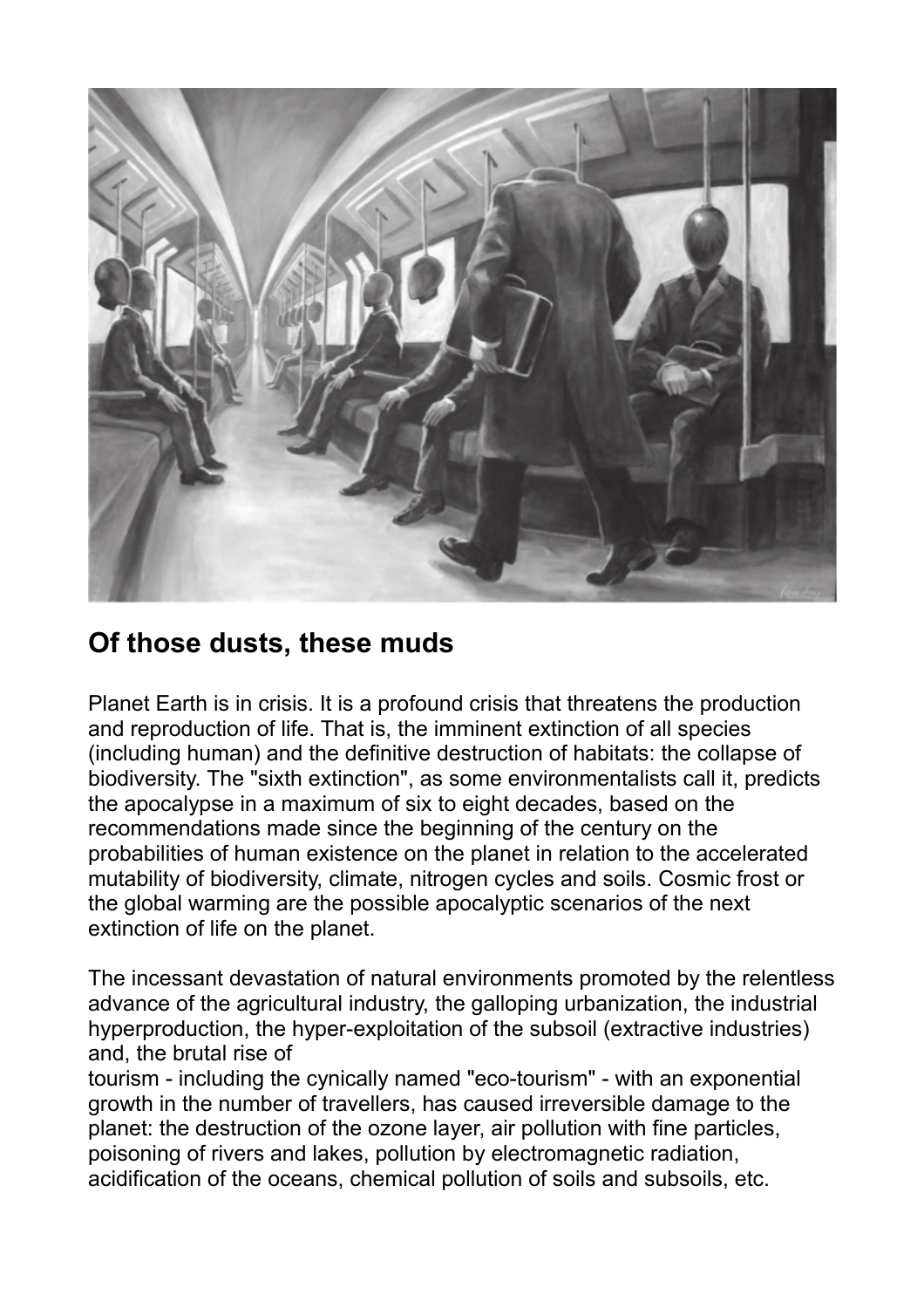All these atrocities are the result of "civilization" - of the "History of Humanity" with its theory of progress and the logic of domestication -, erected from the appearance of agriculture and the imposition of labor, establishing the bases of symbolic culture and, the social and sexual division of labor, with its demands of accumulation and domination, paving the way for the destruction of wild nature, the emergence of social organization and, the establishment of Power and religion. The development of agriculture and livestock consolidated the world of exploitation, domination and alienation to which we are subjected to, pushing the unbridled population growth and urbanization. The overcrowding of the population in cities and their forced promiscuity, multiplied geometrically the spread of infectious diseases in the age of progress.

There is no denying the obvious relationship of infectious outbreaks with the transformation and destruction of the natural habitat of countless species, as a result of urbanization, agricultural industrialization and industrial pollution. The sum of these monstrosities has brought about a continuous increase in the epidemic risks as a result of persistent zoonoses (as the virus jumps the species barrier), triggering the activation of new pathogens and/or reemergence of diseases, usually neglected or forgotten. Almost fifty infectious diseases that have emerged in recent decadesalmost fifty infectious diseases that have emerged in recent decades of diverse aetiology with enormous health impact on both non-human animals as in humans, causing a drastic change in global morbidity and mortality patterns. . of diverse aetiology with enormous impacts on health in both non-human animals as in humans, causing a drastic change in morbidity and mortality patterns global. However, the effect of globalization is evident in the rapid expansion of the contagion to all corners of the planet.

Although some people deny the category of "living beings" because they need to infect another organism (host) in order to develop, viruses are the most abundant biological organisms on earth and they have been living on the planet long before any other species, most likely since the first cells appeared, being dependent on cellular life for millions of years. The presence of certain viruses in certain geographical regions with specific characteristics, is associated with the appearance of endemic (common) diseases that affect permanently or at certain periods to a significant number of the population settled in that area, sometimes - but not always - with an immune response in different age groups (particularly adults).

The term "endemic" refers to the frequency of a contagious disease with the magnitude serving as a reference for identifying an unexpected increase in cases over a period of time; while "epidemic" is the expression which defines a scenario in which the occurrence in the number of new cases of disease exceeds the expected frequency for that specific geographical region. With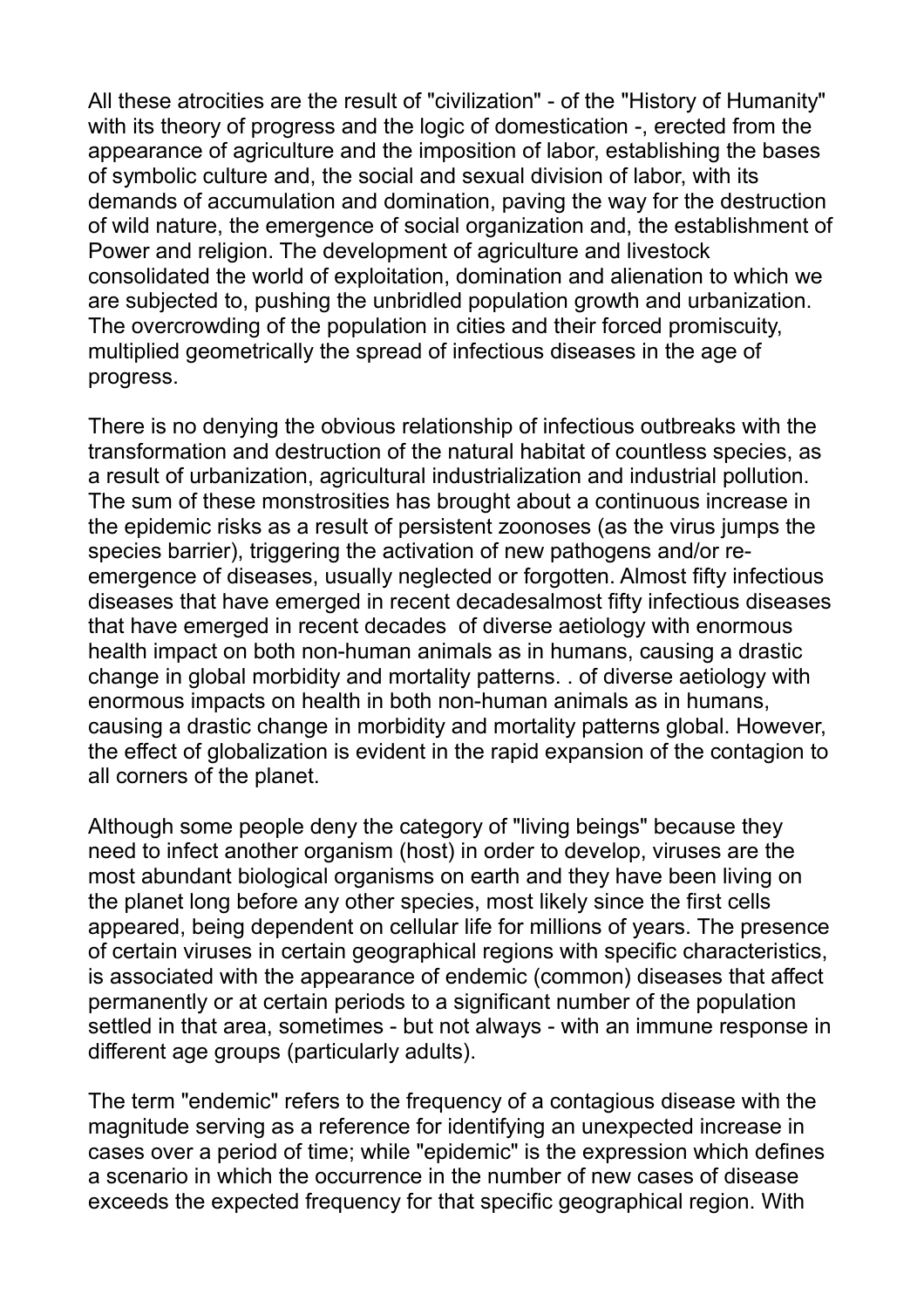such a fate, epidemics have accompanied us throughout history, grabbing almost always by surprise, without the required immunity. However, "pandemics"--it's i.e. the urbi et orbi spread of an epidemic and the accelerated increase of contagion- to be realized require the intervention of other variables. Simultaneous propagation of an infectious disease in every corner of the planet, requires the speed in the means of transport and, a considerable population density, which makes pandemics the direct consequence of the catastrophic "human evolution".

The first documented pandemic is at the dawn of pre-capitalist globalization: the network of trade routes organized from the commercialization of Chinese silk and sponsored by the "pax tartarica"("Mongol Peace"). Known as the Black Death or Plague, the pandemic devastated Eurasia in the 14th century - killing a third of the European population. Starting in Asia, it quickly moved to Sicily introduced by sailors and from there to Florence to spread across the continent. As is always the case in such cases, the search for "culprits" was immediately launched and the social upheaval caused by the seriousness of the epidemic was redirected, pointing to the Jews as the cause of the plague, which led to countless pogroms and the massacre of entire communities [8].

The second great pandemic in history was included in the list of infamy of the European invasion and colonization of the so-called "New World". In 1528 smallpox arrived on the island of Hispaniola (Haiti/Dominican Republic) from Spain, attacking the native population so virulently that it only one thousand people managed to survive. From there the pandemic traveled to Tenochtitlan. A ship that transported horses and 900 Spanish soldiers, disembarked in Veracruz, in possession of the first known biological weapon: far more lethal than harquebuses and the Hispanic cavalry. However, the term "pandemic" began to be used in the 1850s with the second wordlwide wave of cholera [9]. The first infections of this pandemic originated in India, where a major outbreak with high lethality and, thanks to the speed of steamships and the emerging rail network, the cholera epidemic moved to Asia and Europe, and from there to the Americas, taking more than 10 million lives.

The First World War would give context to the first major pandemic of the twentieth century, ravaging the world with the "Spanish flu", caused by an outbreak of Influenza A virus subtype A1N1 in the U.S. military barracks in the state of Kansas. It would soon spread among the soldiers gathered in the European trenches, killing more than 40 million people worldwide between 1918 and 1920. During World War II, with the height of scientific-technical "advances" in the service of the arms race, the Nazis provoked outbreaks of malaria with infected mosquitoes at the Entomologisches Institut der Waffen-SS und Polizei; their Japanese allies tested anthrax and new strains of bubonic plague and; the Russians, manipulated the bacterium Francisella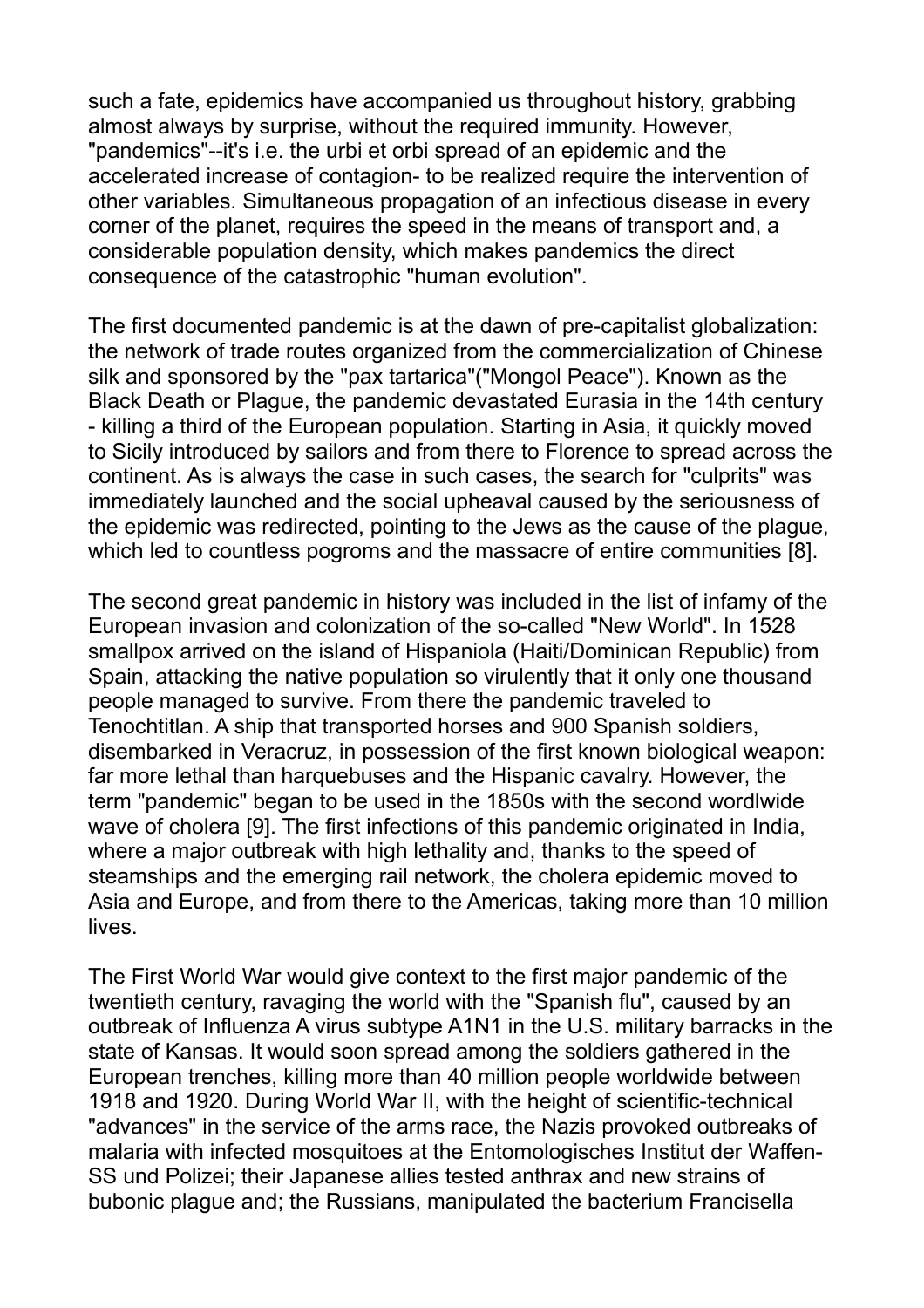tularensis (common in wild rodents) to use tularemia as a biological weapon against the Germans during the winter. The second pandemic of the last century took place at the height of the war Cold and was known as "Asian flu", caused by the Influenza A virus of the subtype H2N2. It originated in China at the beginning of 1957, as a result of the mutation of a virus common in wild birds using as a biological host of pigs and from there it was transmitted to humans. The pandemic reached its global proportions in less than ten months, accounting for 1.1 million deaths.

The 1968 Influenza pandemic, also known as "Hong Kong flu", appeared in mid-July of that year in the Cantonese city, a territory under British rule at the time. It was caused by the influenza A virus (H3N2) which consisted of two genes from an avian influenza A virus, including a new hemagglutinin H3, but which also contained the neuraminidase N2 of the H2N2 virus that was absent during the 1957 pandemic. By September it would have reached the United States, causing the death of 100 thousand people, most of them between 60 and 65 years old. According to the testimonies at the time, in France the corpses were found piled up in hospitals and morgues without distinction of age, adding 31,000 deaths during the peak of the epidemic in December 1969. One million of deaths at international level would be the balance of the H3N2 virus from 1968 to 1969, in the international tensions of the "cold war", the second World War II, and Indochina (Vietnam, Laos and Cambodia), the humanitarian crisis arising from the Biafra and, the civilization crisis that it unleashed in the so called 1968 "libertarian spring". H3N2 influenza continues to roam the world as a seasonal influenza A virus, causing severe respiratory illness for people over 65 years of age and claiming lives in this age group.

In 1976 in a rural hospital near the Ebola River in Yambuku, Democratic Republic of Congo, a former viral disease was reported that caused fever, muscle aches, vomiting and diarrhea, and immediately presented hemorrhagic complications leading to death. Simultaneously, a similar epidemic outbreak occurred in Nzara, now South Sudan. The pathology was baptized as Ebola virus disease (EVE) and the pathogen was a virus of the Filovirus family (Filoviridae) similar to the one "discovered" in 1967 in the city of Marburg in Germany, which caused identical diseases with a high death rate. On that occasion it was baptized as "Marburg virus" because the epidemic had originated in a research laboratory in that German city, infecting 31 researchers, of which seven would lose their lives. Shortly after, he traced this first outbreak of what (almost a decade) later would become the scourge of Africa, to a zoonosis, resulting from vivisection practiced on imported green apes from Uganda. The fate of these captive primates were three European laboratories, two based in Germany (Marburg and Frankfurt) and, a third located in Belgrade, capital of the former Yugoslavia, where several researchers were also infected and killed, but the taciturnity behind the iron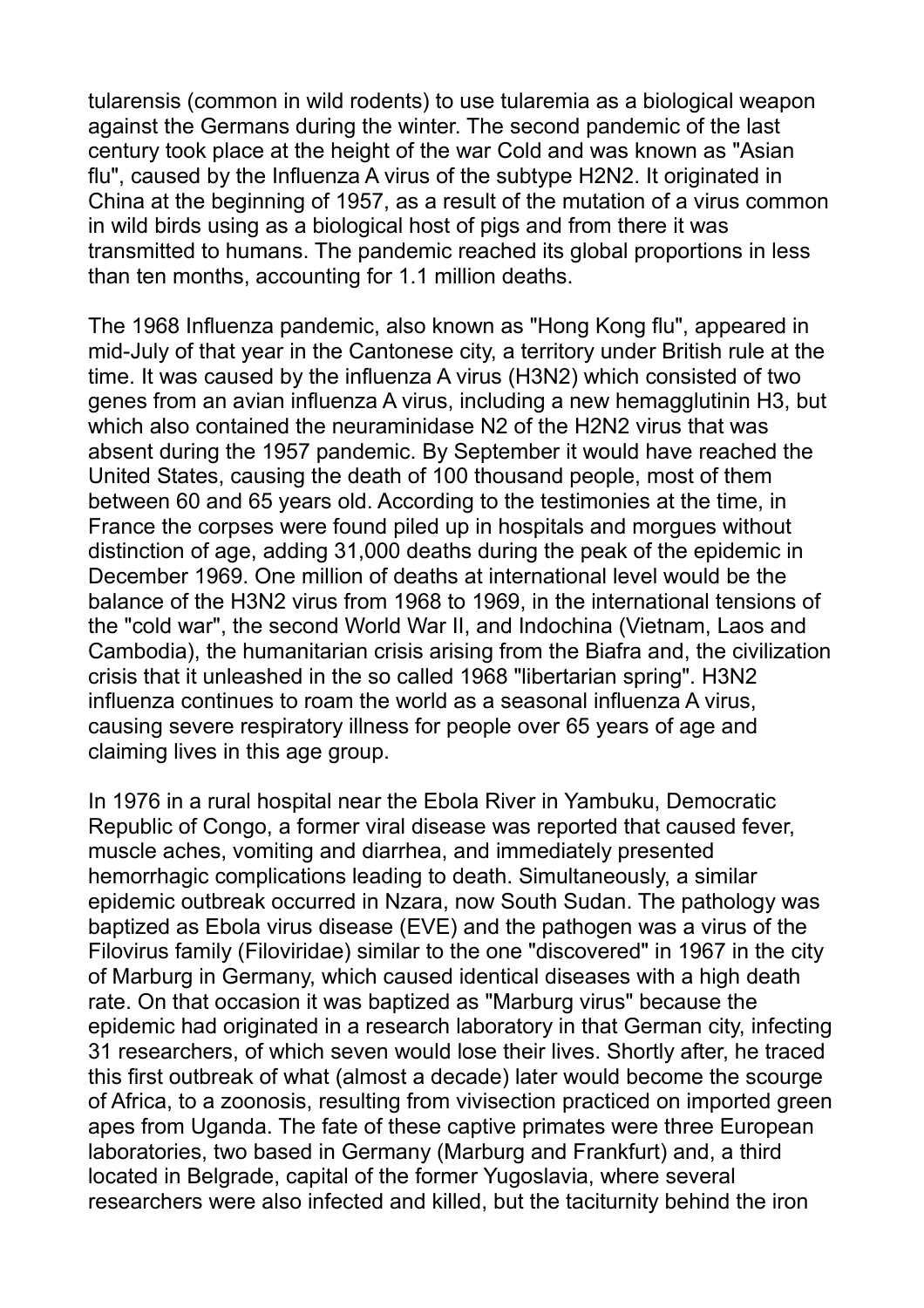curtain -imposed on the Soviet satellite countries- prevented that the information would spread. Since the appearance of the Ebola virus in 1976, 44 outbreaks have been recorded in countries of the African continent, the most deadly one occurred between 2014 and 2016 which left a balance of more than 26 thousand people infected and 11,300 deaths. In the year 2018 the Ebola virus disease was declared an "international emergency of public health". The new outbreak that began that year was located in the Democratic Republic of Kongo with more than 3,000 people infected and causing the death of more than two thousand people. At present it continues to be present in the northern province Kivu.

In 1981 some manifestations of the acquired immunodeficiency syndrome (AIDS) were identified. The first five cases of a previously unknown pathology were recorded. The accelerated increase in similar cases was decisive for the investigation of the cause of the condition that had been disparagingly named GRID (Gay-related immune deficiency), "purple cancer" and/or " pink cancer". Soon after, it was "discovered " [10] that the etiological agent of AIDS is the human immunodeficiency virus (HIV), locating its zoonotic origin in equatorial Africa. [11] In a very short time, the HIV/AIDS pandemic would spread around the world, killing more than 32 million people- including many companions on the planet [12].

In 1986, an unknown fatal disease was reported in the United Kingdom that caused the epidemic of Bovine Spongiform Encephalitis (BSE), commonly known as "mad cow" disease; the etiological agent was not a virus but an abnormal protein in the bovine nerve tissue called prion (proteinaceous infectious particle) that acquired pathogenic capacity, causing spongy degeneration of the brain and subsequent severe neurological symptoms without producing immune response. The cause of the disease was the industrialized nutrition that is used in the cattle exploitation elaborated with processed bovine or ovine leftovers. The epidemic quickly spread to other countries in Europe, Asia, the Middle East and the Americas. Meat consumption and/or contaminated by infected nerve tissues; the use of "sanitary products" [13] and; exposure through manipulation of nerve or lymphatic tissues in industrial animal killing centers or, in cosmetology laboratories, causes a variant that affects humans known as Creutzfeldt-Jakob disease (vCJD) [14].

In 1997, several influenza viruses were activated. The H5N1 subtype of Avian Influenza - which is highly pathogenic for humans - appeared in Hong Kong in the mega farms of the cruel poultry industry, claiming the lives of millions of birds crowded into battery cages. When the virus crossed the species barrier, it infected several people, causing 6 human deaths. In 2003, a second outbreak of the epidemic of H5N1 HPAI in Southeast Asia spread rapidly through 15 countries in Asia, Africa, the Pacific, Europe and the Middle East,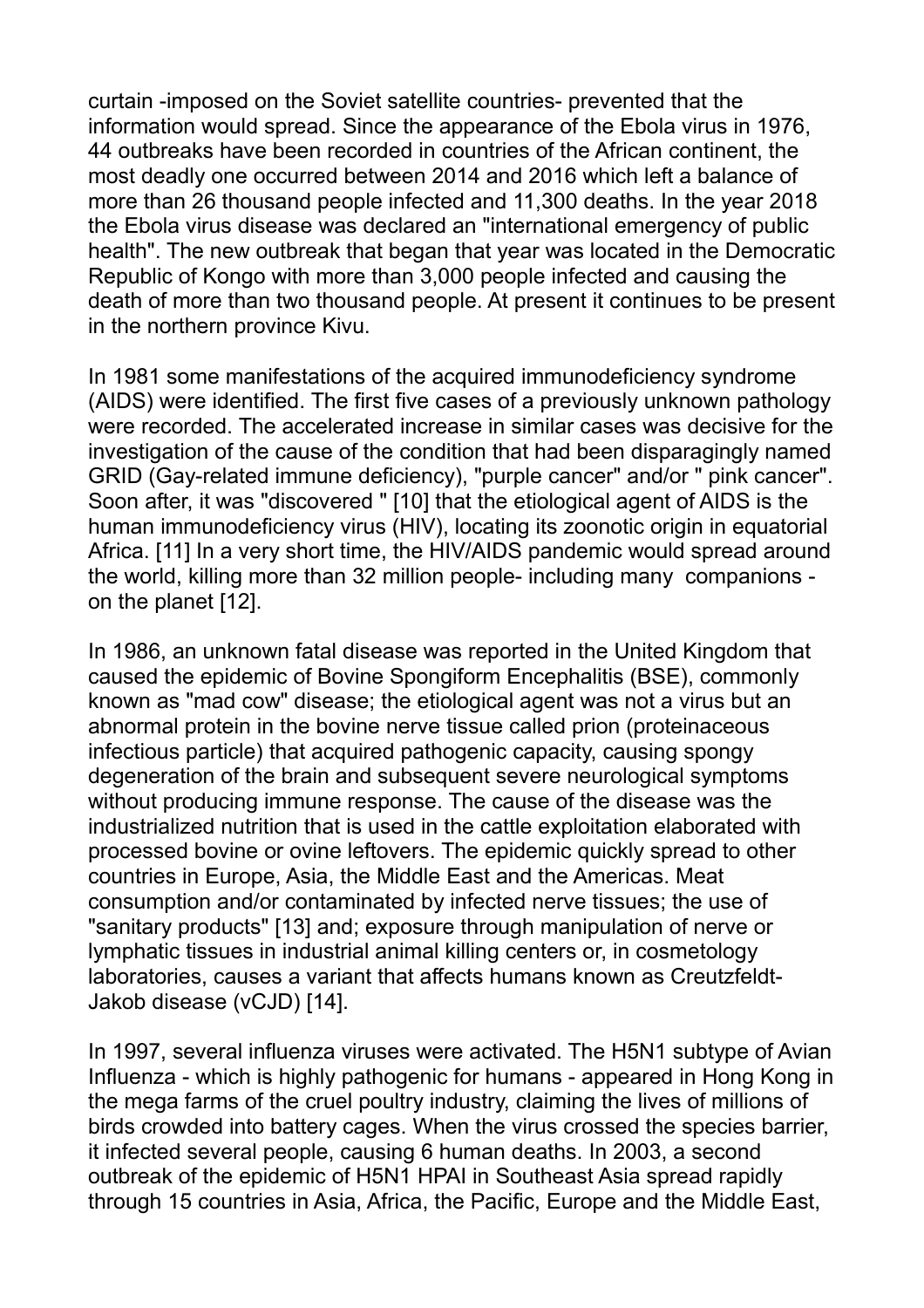reporting almost a thousand cases of human infections, mainly in Egypt, Indonesia and Vietnam. Sixty percent of the patients died, with the highest mortality rate among children and young people of 10 to 19 years old. In the spring of 2009, a new virus from the H1N1 family, the (H1N1) pdm09, initially called "Swine Flu". It was discovered for the first time in San Diego, United States, and from there it has spread to the entire country, also infecting neighboring Mexico and Canada. Because of the fast and easy person-toperson transmission, the 2009-2010 H1N1 pandemic was diagnosed in 120 countries. In March 2013, an outbreak of a respiratory infection was reported in the city of Shanghai, China. A new variant of the influenza virus Avian H7N9 was the responsible agent. In May, 31 of the 129 people infected with the new disease had died. Later the virus was found in Taiwan and Fujian.

In November 2002, in the city of Foshan [15], Guangzhou province (Canton), China, the Severe Acute Respiratory Syndrome caused by the Coronavirus (SARS-CoV-1) has been diagnosed, spreading to about thirty countries and infecting a total of 8,422 people, of whom 916 have lost their lives. The reservoirs indicated as "responsible" for the zoonosis were bats, badgers, civets and domestic cats. In May 2013, a new pathogen was reported to have appeared in Saudi Arabia, causing illnesses to 24 people, 16 of them died, with a lethality of 59%. The etiological agent was another virus of the same Coronavirus family and the disease would be diagnosed as Middle East Respiratory Syndrome (MERS). Bats were identified as the reservoir of the virus, whose natural habitat has been drastically affected by the increase of agricultural industry in the area used for intensive production of Chinese dates. In December in the city of Wuhan, capital of the Hubei Province, China, again people were reported to have atypical pneumonia similar to that identified in Foshan in 2002. The affected individuals had ties to workers at the Southern China Wholesale Seafood Market. On this occasion the disease was caused by the Coronavirus 2 (SARS-CoV-2, popularized as Covid-19) and, in just three months would become a pandemic with cases reported across the planet.

After this tedious account of pandemics and their resulting havoc, I could conclude -without any room for a second opinion- that they have always formed part of our history. They are not considered to be exceptional "black swans" that sporadically burst in, causing unexpected emergencies as claimed by governments and mass media in a massive disinformation campaign. This positivist approach is based on the nineteenth-century idea of "progress" and "domination of nature", which was cherished throughout the last century, with considerable attention from anarchist media sources [16]. Based on faith in "scientific-technical advances", the preventive medicine (with vaccines and drug-dependent therapies) and, the ideology of well-being; this anthropocentric vision has placed human life above the natural world, feeding the utopia of a controlled and independent ecosystem of the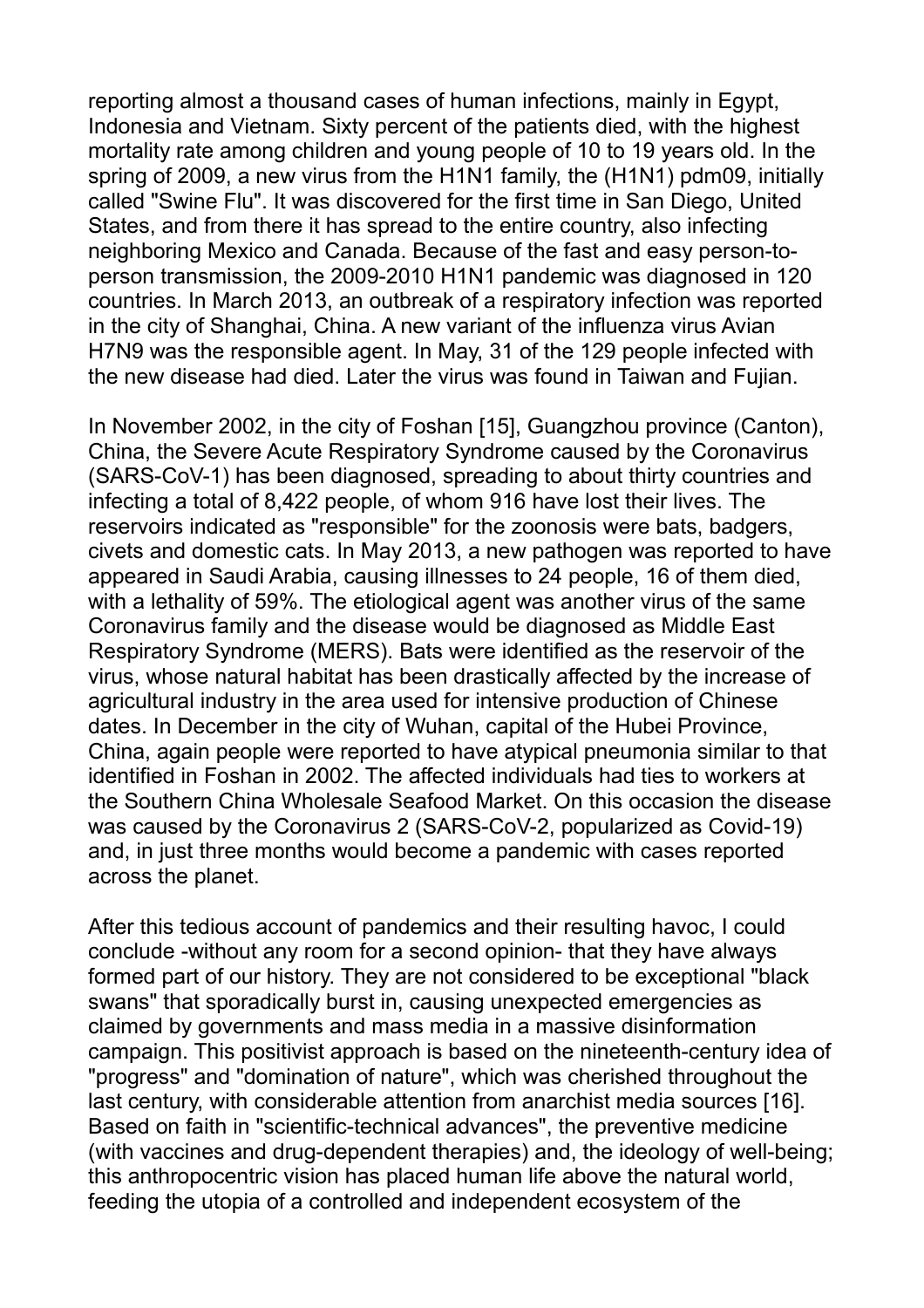biosphere. An isolated existence that prevents "living" Life and eludes the responsibility of the human animal in the progressive propagation of the deser. An imminent catastrophe that is explained, in a perfect circularity, by the "evolution" of Humanity and the development of human "survival" strategies that have pulverized the planet by the hand of futuristic hope.

### **What comes after the pandemic?**

The multidimensional nature of the current "crisis" emphasizes that the "health emergency" caused by Covid-19 is only one of its many aspects. We are living under a "systemic crisis" -as the "experts" say- where the pandemic is the visible face of the experiment in progress in which two models of capitalism with their geopolitical rivalries confront each other in a fierce battle. By all means, what is in crisis in this tripolar world (Russia/China/USA) is the entire existing paradigm of domination, engendered in the entrails of progress with the outbreak of the Second Industrial Revolution. Or, what is the same, the hegemony of the Washington Consensus (today badly labeled as neoliberalism), which is understood as the voice of command of the process of economic, cultural and political globalization, which has established itself as the universal political management of representative democracy (partisanship) and, to the current model of expansion and accumulation of capital, as an example of economic management.

Modern domination has reached its objective limit, generating much scepticism about the system and its institutions. This evidence has led to a metamorphosis that is giving way to the new system of domination. Made up with the weak flame of "conscious capitalism" the new domination is imposed, establishing an even more authoritarian political administration and a capitalism with "social impact" much more regulated and centralized, infused with the precepts of the Fourth Industrial Revolution (4IR) [17]; that is, in the reconfiguration of capitalist management in the 21st century through the implementation of new technologies, consolidating its infrastructure in the Internet of things.

With the convergence and interaction of the Internet of knowledge, the Internet of mobility and, the Internet of energy, "conscious capitalism" not only consolidates the prolongation of work (intellectual massification, immaterial and communicative) but unlimited accumulation of capital ensuring the distribution of crumbs; while the National state - recycled, recharged and celebrated from the balconies of the metropolises takes care of the risk management, the efficient analysis of Big Data (with algorithms of artificial intelligence) and, the progressive control of digital surveillance by mobile computer technologies supported by a network of (50 thousand) 5G satellites [18] that populate the outer space.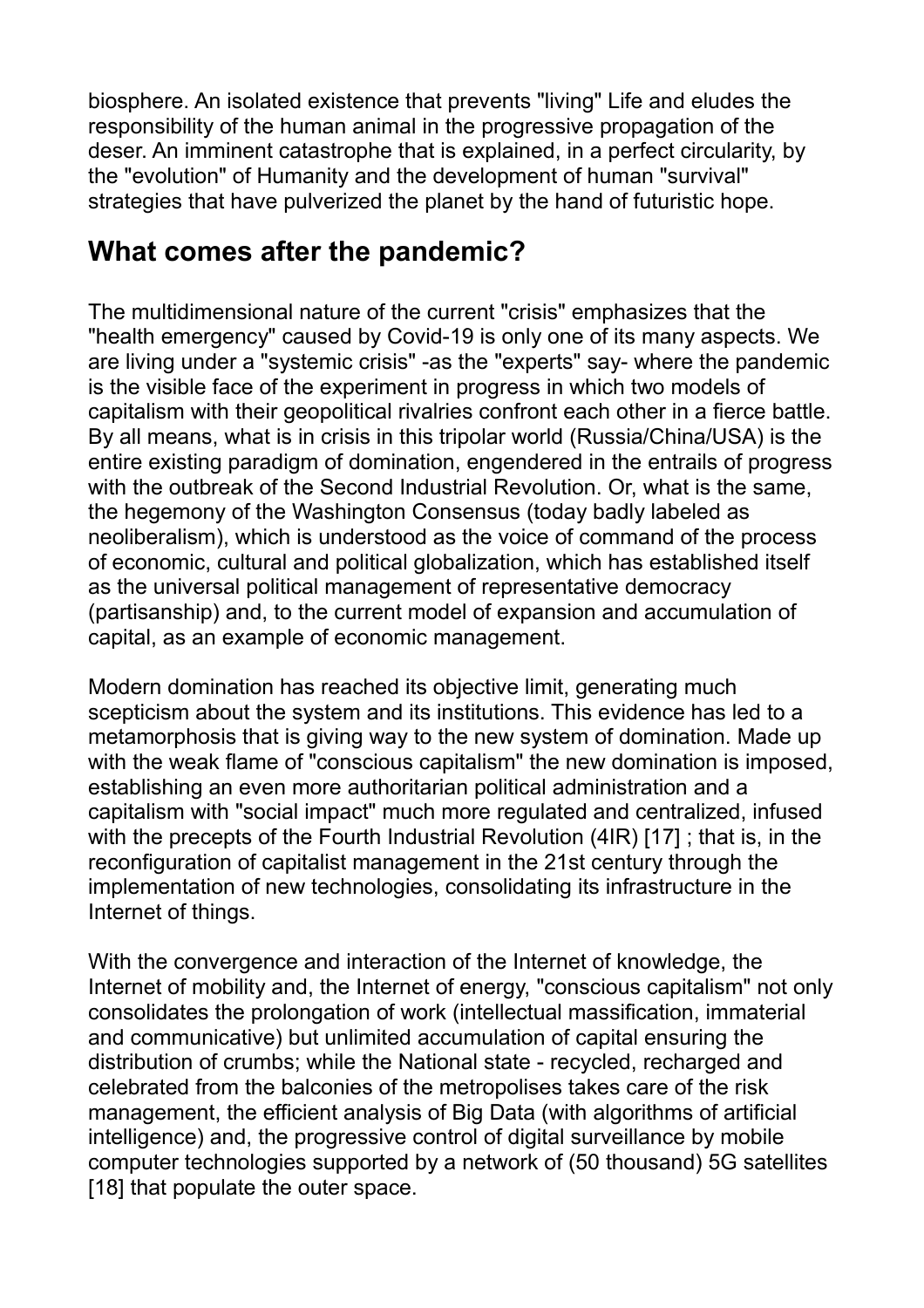Without a doubt, the Covid-19 pandemic is dramatizing the refounding of capitalism and its consequent transfer of power to the East, as Byung-Chul Han rightly warns. This transfer will not be immediate. In truth, this paradigm shift - which is not a "final crisis" as proclaimed in the circles of postmodern Bolshevism and its satellite ideologies - will take place gradually, with a lot of Vaseline in between, until it consolidates as the hegemonic model, being almost imperceptible to the majority of ordinary people who will continue in the precarious situation despite the progressive increase in their alms that ensures the overwhelming continuity of consumption [19], which will undoubtedly lead to a consecutive increase in the perception of well-being in contrast to the gap caused by the processes of hysteresis [20]-in the Bourdieu sense-recently inaugurated with the intrusion of the Fourth Industrial Revolution and the expansion of cognitive capitalism. This time gap between the exercise of a social force and the unfolding of its effects through the delayed mediation of its incorporation, will be increasingly evident with the increase in unemployment in the manufacturing sectors and the segregation of the older population, which not only will be socially useless in this new paradigm ("new normality") but will become a hindrance to capital - because of its digital unproductiveness - and, at the same time, a ballast for the remastered nation-state.



The realization of this change will imply the peak of commercial wars (are there any other wars?) and, perhaps, even military confrontations for the control of outer space and geopolitical dominance and/or influence; in addition to the systematic eradication of internal conflicts ("domestic terrorism") incited by a very small refractory minority that will continue to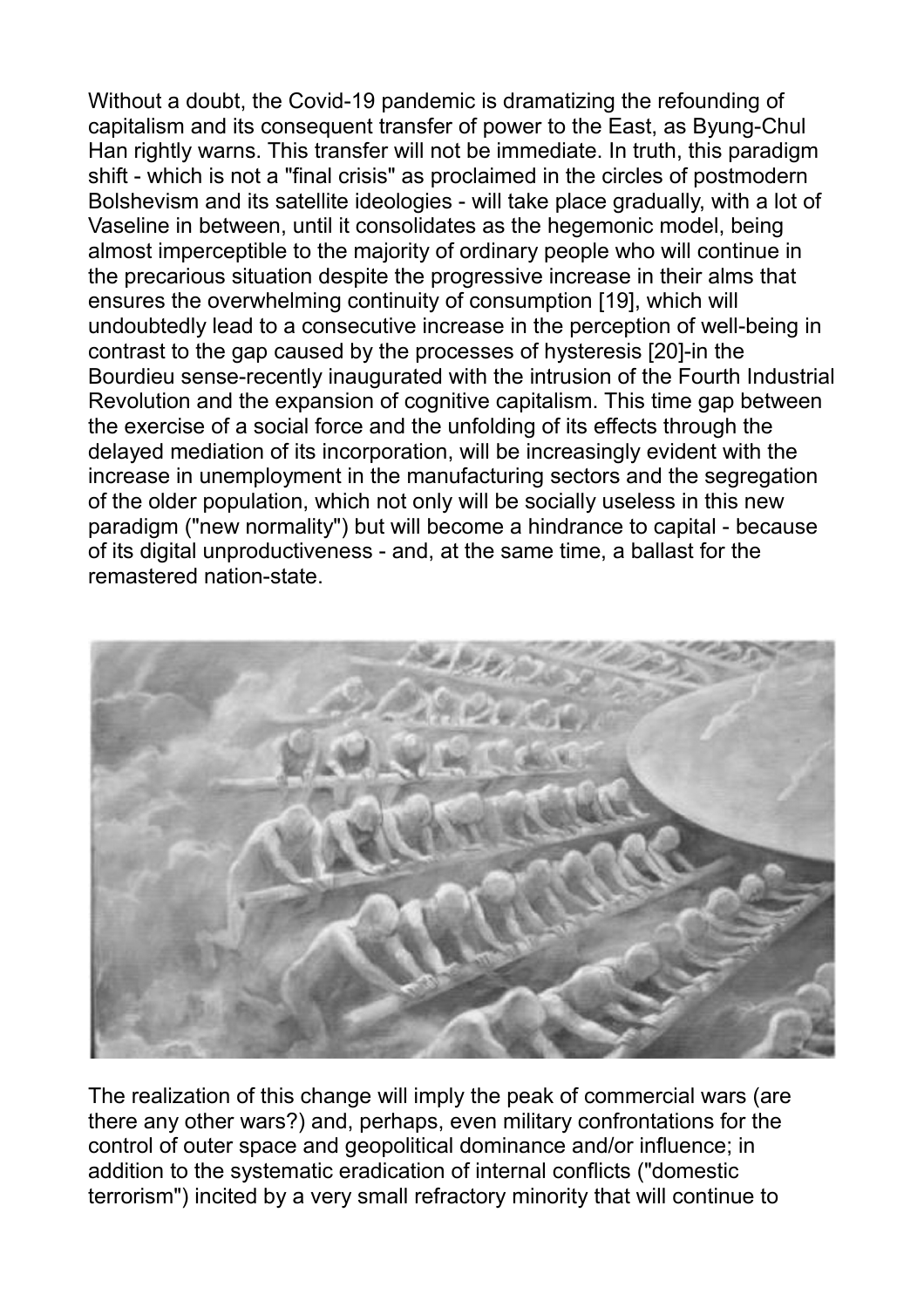wage war against all authority in spite of the unanimous repudiation of the majority of citizens.But, definitively, this change of paradigm, hand in hand with the rise of Chinese imperialism, will have nothing to do with the "predictive programming" of the "reptilian pedophiles-Satans"-in alliance with the Jewish lobby and the new Illuminatis of Bavaria-who, animated by their infinite ambition, try to impose a global dictatorship ruled by the Chinese mandarins with concentration camps and the obligatory consumption of fried rice, as the neo-Nazi American vulgarity prophesies. Far from the conspiratorial thesis on the establishment of the Global Government; the national State, overloaded, is reaffirming its legitimacy and authority in the current process of accelerated deglobalization. Thus it is erecting itself as the only force capable of protecting its citizens and waging war on a large scale against the "invisible enemy" with the unconditional assistance of new technologies. The new national State takes advantage of the emergency and becomes omnipresent and omnipotent: rigid borders are raised (walls and wire fences); armies are prepared to "serve" and; national identity is dangerously reaffirmed by expanding the repudiation of everything "foreign". The return to "national production" is glimpsed from the perspective of "degrowth" (arguing unashamedly that "zero growth is unacceptable"). Leaders of nation states take over plenipotentiary powers with the support of majorities who close ranks by assenting to government actions during the pandemic. The Hydra of Lerna emerges again with its multiple heads: the State, capital, religion and, science, are consolidating their authority. Fascism -in its red or brown definitions- gains acceptance and popularity among the masses and rises as a "final solution" against the "threat", offering protection to its fellow nationals.

The New World looks like a déjà vu of the 1920s.It is a deep restoration. A sort of radical change of look of the capitalist power that goes far beyond the classic revamping with tinsmithing and painting that it has always been subjected to in a cyclical way. This time he has decided to undergo a surgical intervention of total reconstruction through new technologies and the instrumentalization of unprecedented forms of exploitation that articulate and / or super-impose the classic exploitation of wage labor with the selfexploitation of the subject of performance and, the hyper-exploitation of the cyber-consumer: the new force of (co)free production. This time there won't be a new turn of the screw or even a nut to be tightened. This time, the "adjustments" will be constant and will be made by the cloud.

To reinforce this exchange, the confluence of the opposing pairs (left/right) is already being announced, once again making evident the falsity of their "irreconcilable" antagonisms: Marxists and anarcho-capitalists [21] seal the global imposition of the Fourth Industrial Revolution with a kiss of the tongue, strengthening the agenda with more of the same; that is, more capitalism in saecula seculorum. For that, in the name of "social capitalism" and in defense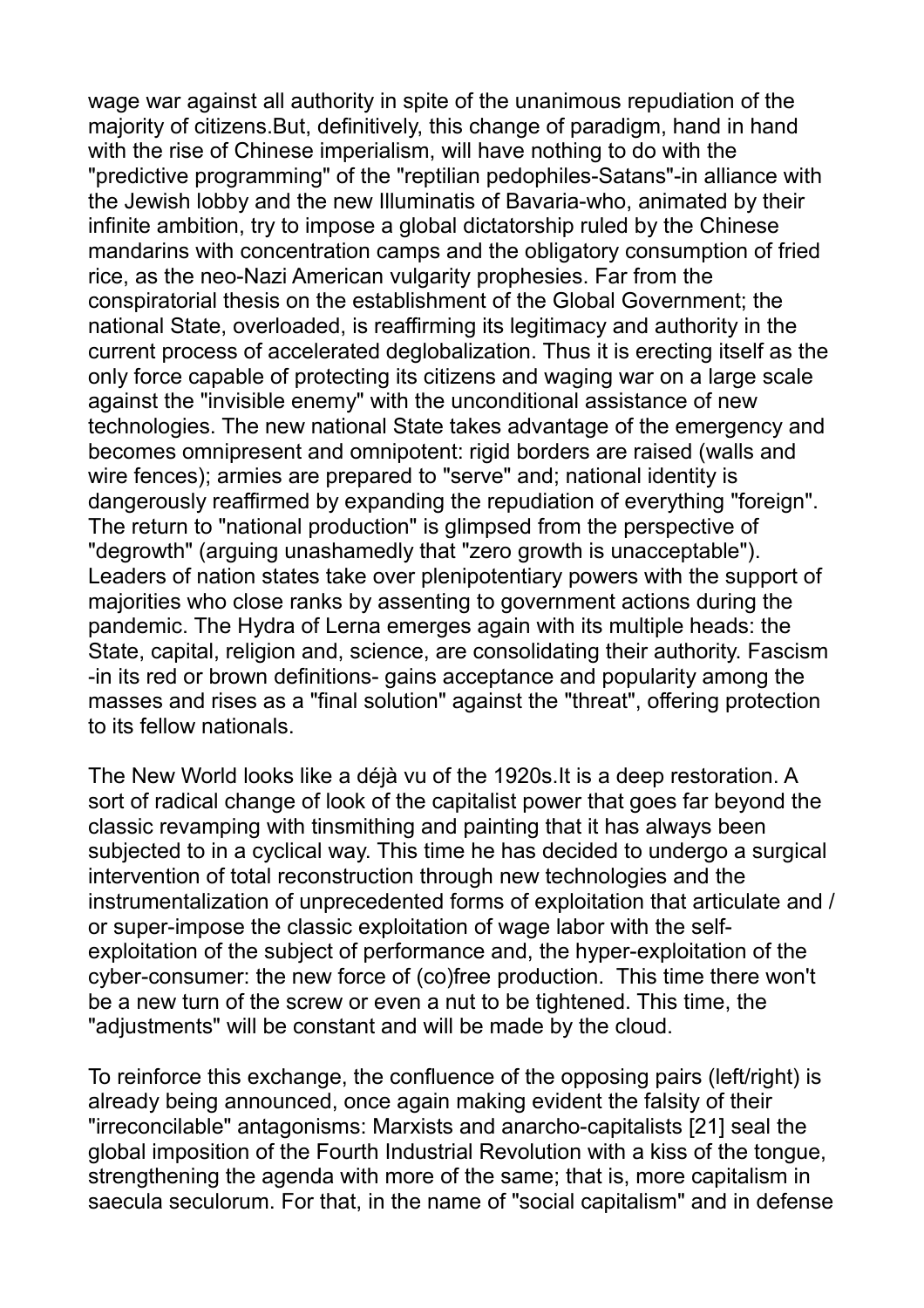of the new "emancipatory" technologies, organic intellectuals in the service of Another Possible World are enlisted. In this sense, the fusion of two opposing political-economic positions, generally presented as contradictory, is striking: paternalism and libertarianism or anarcho-capitalism.

Since 2008, Richard Thaler, professor of economics and behavioral sciences at the University of Chicago and winner of the 2017 Nobel Prize in Economic Sciences for "his contributions to behavioral economics," has been developing the concept of "soft paternalism" or "libertarian paternalism". This led him to write Nudget [22] in co-authorship with Cass Sunstein, law professor at Harvard Law School. Thaler's "theory of nudging" is based on the feasibility of different procedures that help to "nudge", that is, to encourage certain decisions by influencing the "automatic system" of people with the purpose of provoking changes in public behavior, promoting more rational decisions that make them successful in the long term. They call this inductive process, which establishes links between behavioral economics and social psychology analyses, "decision architecture", and encourage it in the search for "better individual and social outcomes". Thaler and Sunstein believe that "it is legitimate for decision architects to influence people's behavior by making their lives longer, healthier, and better; [23]; designing the architecture of the decisional context in such a way as to induce the making of "a more conscious decision in terms of social and personal benefit,"[24] which ties in with the shift toward "conscious capitalism". I mentioned this earlier and today it is presented, in the words of Rajendra Sisodia and John Mackey, as "the cure for the world."

Nor does one have to scratch much to find on the "opposite" side, that is, in Marxist-Land, a score of promoters of this "social capitalism". In those same latitudes (of quicksand), we will find philosophers, sociologists, economists and professors, as well as cyber-Marxists who are optimistic about the technologies that they claim that their iconic "class struggle" has moved into the realm of knowledge and that the final battle will be fought in cyberspace; betting on the capture of the Winter Palace by cybernetic communities: the germ of the new political-social organization founded on mutual cooperation through networking. One of these prominent players in cyber-Marxist circles is Richard Stallman. Loved even in our own circles, Stallman is the founder of the free software movement, the GNU/Linux operating system and the Free Software Foundation.

Another notorious cyber-Marxist is Eben Moglen, professor of law and history at Columbia University and founder/director of the Software Freedom Law Center; author of a sui generis text that imitates the spirit of the Communist Manifesto entitled "The dotCommunist Manifesto" [25]. Of course, not all cyber-Marxists have felt comfortable with the aroma of such a Manifestomore associated today with Marxist-Leninist discourse than with the thoughts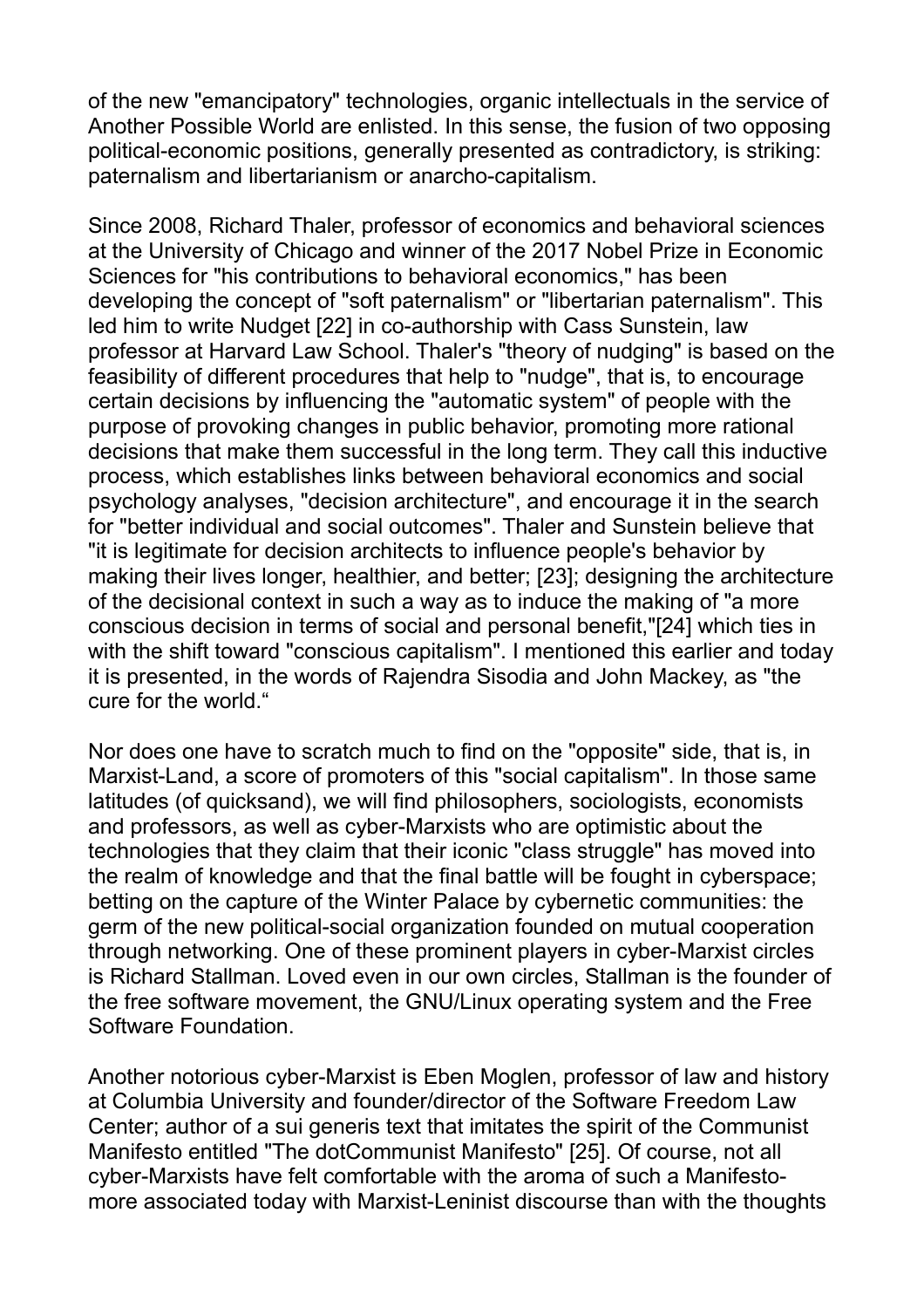of Carlos Enrique de Trier himself-and have resorted to the healthy distinction between "commonists" and "communists," emphasizing the word "common" and highlighting the fine difference produced by an accent or one letter too many, as is the case with the double "n" in the English language. Such is the case with Lawrence Lessig, famous creator of the "healthy distinction" between the communist without an accent and the politically correct accent. He is the founder of the eminent Creative Commons, a law professor at Harvard Law School, specializing in computer law, and a pre-candidate in the Democratic Party primary for the U.S. presidential nomination. From the 1990s onwards, he detected that the computer oligopolies and the nation states were beginning to control cyberspace and adapt it to their advantage through the imposition of the Internet Protocol (IP) and the accumulation of data by Internet users, to the detriment of the original idea that promoted a creative Internet based on decentralization, free information, and the socialization of knowledge through free access and common possession.[26] However, it is worth noting -although it should be obvious to us- there is an inherent concordance between the theories promoted by cyber-Marxism and "informational anarcho-communism" and the promoters of cognitive capitalism or cybercapitalism around technological illusions and the production of the common. A quick reading of the discourse of the new online enterprise, confirms us quite clearly the commercial instrumentalization of the common, and the permanent use of "collective intelligence" and "mutual cooperation" as fundamental resources of corporate performance.

Interestingly, the theses around the category of common have been weaving the meta-narrative of the neo-left in our times. The cult of the common -thus in the singular- is not new, it has been cooking for a century in anti-Bolshevik Marxist circles. [27] The paradox is that from the beginning of the millennium, the concept of the two icons of post-modern Leninism began to overwhelm us: Antonio Negri and Michael Hardt. In the early 2000s, both authors put this "product" on the table, defining it in Empire as "the incarnation, the production and the liberation of the masses" [28]. They would resume their conceptual development in the pages of the masses [29] and Commonwealth [30], using a gatopardist rhetoric which sometimes pretends to be confused with the old anarcho-mutualist theses in search of the unwary, stressing that "capitalism and socialism, although sometimes have seen mixed and in others have given rise to fierce conflicts, are both property regimes that exclude the common. The political project of establishing the common that we developed in this book traces a diagonal that subtracts from these false alternatives neither private nor public, neither capitalist nor socialist - and opens a new space for politics" [31]. However, Hardt and Negri were not the only ones to promote [32] this booklet. A large legion of postmodern Marxists -many of them antagonists, of course- have followed their lead, developing alliances with a varied group of people which, as was to be expected, includes invisible neo-whiteism, late situationism, "internationalist communism" (ICM), specific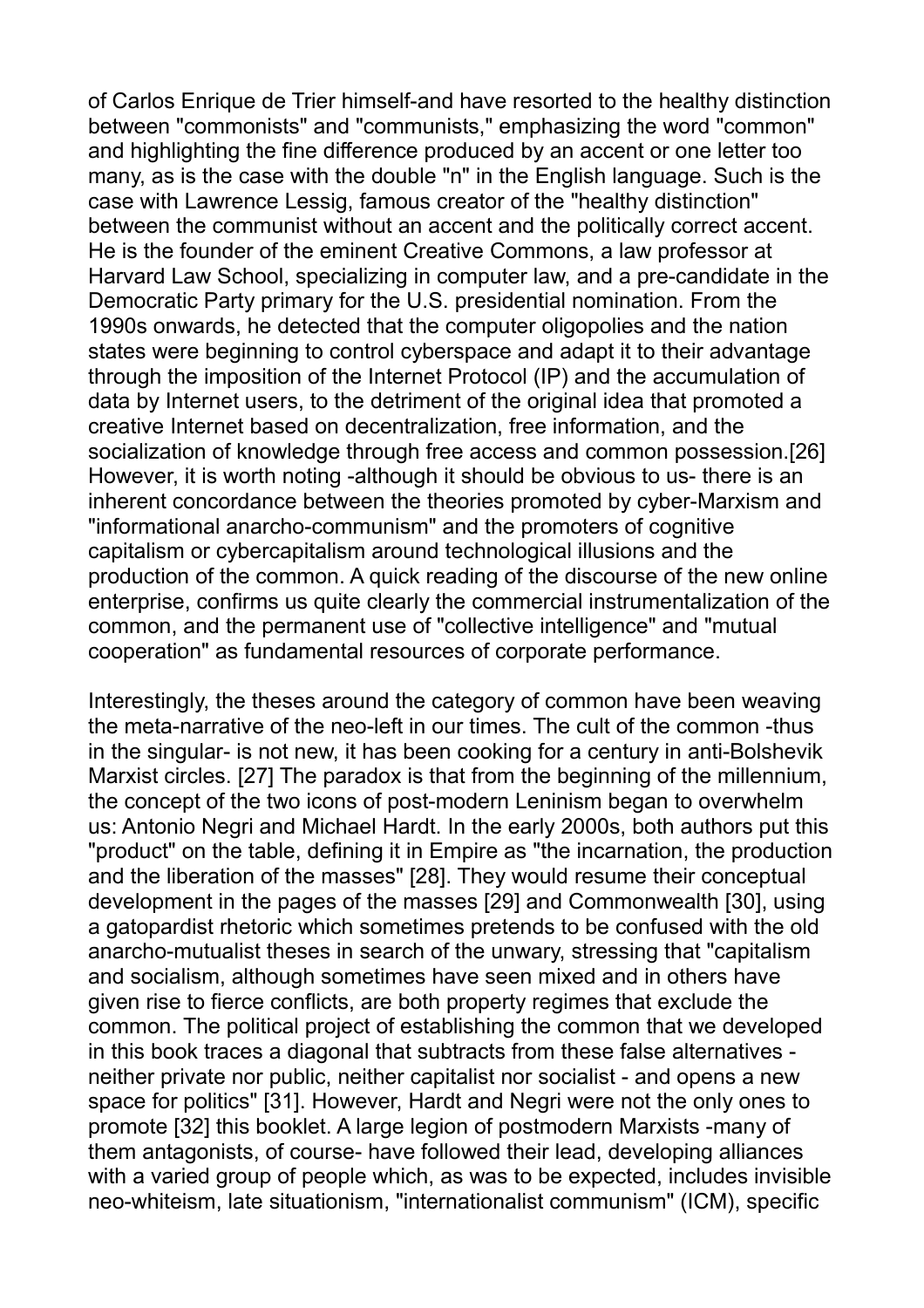anarcho-populism (neo-Platformism), sectors of the old-fashioned anarchosyndicalism, and anarcho-federalism of synthesis; to municipalist environmentalism; not to mention the occasional liberal on steroids who enjoy a great reputation in our circles, despite being self-confessed propagandists of Sanderism and now, unscrupulous promoters of the presidential candidacy of Joe Biden in the name of the "responsible vote" - read Michael Albert, Noam Chomsky, or that contemptible picket line of former "radicals" of the left, founders of Students for a Democratic Society in the 1960s and signatories of a letter of support for Biden [33] (Todd Gitlin, Carl Davidson, Robb Burlage, Casey Hayden, Bill Zimmerman, among other "well-known" people).

Among the post-modern Marxists who continue to lay the structural foundations of the common, the Pierre Dardot-Christian Laval fool stands out. Founders of the group Question Marx and, specialized in the work of Saint Charles Henry of Treves, they have published in co-authorship several essays on the disquisitions of old guru, as well as his own reflections on revolution in the 21st century. With a much less dense form of prose than the discursive metaphrases of Negri and Hardt, Keeping their Leninist approach at arm's length, they have tackled the issue of the common as a socioeconomic alternative away from the tightly knit lasts of the distinctive varieties of state communism that really exist.

In that tenor they brought to light "Common. Essay on the Revolution in the Twenty-first Century" [34], a text with clear refoundational implications in the Marxist-Libertarian style, with a certain Guernine reminiscence, which places the issue of the Revolution back on the agenda, based on a detailed analysis of Hardt and Negri's intellectual trilogy, not without accusing a certain "neoproudhonism that is incapable of conceiving of exploitation in any other way than as an "illegitimate capture of the products of labor a posteriori" [which demonstrates] a blindness loaded with consequences for contemporary forms of exploitation of workers and the transformations induced by neo-liberalism in social relations and subjectivities" [35].

In this spirit of re-foundation, they do not hesitate to make extensive use of Proudhon (sometimes in a critical manner), and to reiterate this distancing from communist alienation that I mentioned earlier, confirming that: "What they [communists and socialists] call 'emancipation' is in reality absolute political oppression and a new form of exploitation [...] because they believe that power and force come from the center and above, not from the activity of individuals. In the end, there is only an ideal of the organizing state that generalizes the police and only removes the reactionary side from the state, the state of pure coercion. [36]

Giving free rein to their aseptic theoretical interpretations of the evolution of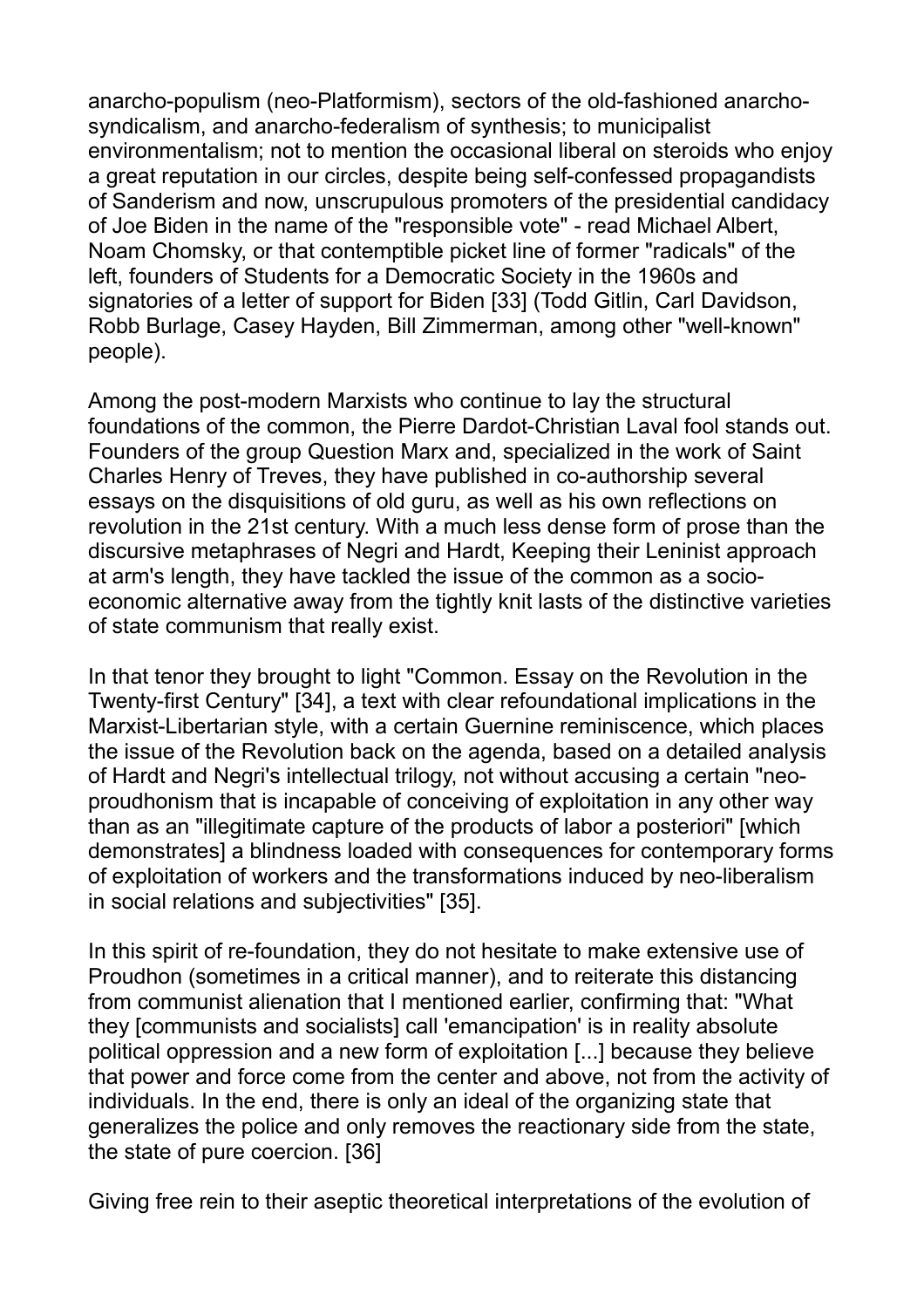the "social movements" that arose at the beginning of the last decade (2010- 2012) and captured the attention of the mass media - read the pilgrimages of the Indignant (15-M) with their campsite at the Puerta del Sol; the October 15 mobilization (15-O) with its spectacular Occupy Wall Street; the occupation of Syntagma Square in the center of Athens and; the occupation of Taksim Square in Istanbul-, Dardot and Laval "discover" in these simulations "a democratic invention" that put into practice the "principle of common" as a critique of representative democracy, evidencing itself as the principle of political democracy in its most radical form and [37], ignoring the immediate recovery of the system of these movements and their compulsive degeneration into political parties (Party X, Podemos, Sanderism with Biden, Syriza, etc. etc.).

Evidently, the absence of empirical experience of the authors of Common, weakens all the argumentation of the essay and, explains the lack of factual proposals and consistent with the times along 669 pages. As it is already customary among Marxist theorists -including the Marxist Libertarians - the recurrence to extrapolate their academic contemplations to the construction of paradigms is a constant element. Of course, this statement does not correspond at all with an anti-intellectual stance -much closer to the fascist vulgate than to our praxis-; rather, it corroborates the need to sift all academic production keeping a prudent distance from institutionalized manufacturing and its holy cows, always separated from practice and generally at the service of the "establishment". But it also intends to ratify the urgency of theoretical reprocessing from the most notorious anarchist practice, facilitating the intellectual contexts that nourish it and widening the arteries of praxis. Only in this way will we be able to globally face the very vastness of our destructive projects and our purposes of total emancipation, definitively breaking with all leftist alienation, abandoning the conceptualizations and practices of others, including the remastering of the common.

### **The heuristic capacity of Anarchy**

Jack Halberstam, a renown *queer* theorist, committed to the "anti-social project" and active contrasexual militant, begins his book *The Queer Art of Failure*[38], with an irreverent and fun excerpt, taken from the 20th episode of the 1st season of SpongeBob, which invites us to reflect:

**Mr. Krabs**: And just when you think you found the island of milk and honey they grab you by the britches...and haul you way up high. Then higher, and higher, and higher until you're hauled up to the surface flopping and gasping for air. And then they cook ya, and then they eat ya, or worse... **SpongeBob** (terrified): What could be worse than that? **Mr. Krabs** (in a low voice): Gift shops.[39]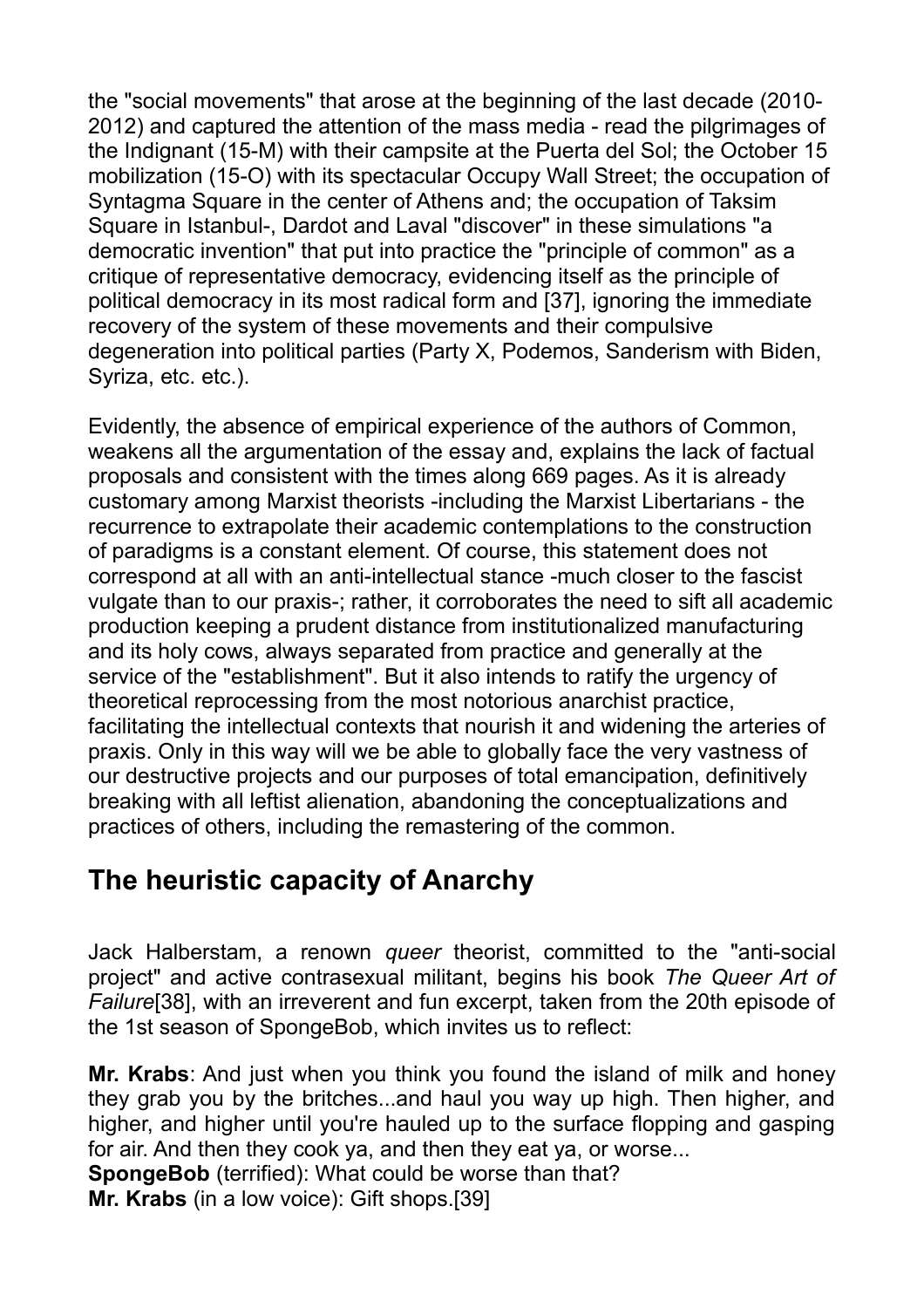Halberstam, keeping certain "airs of familiarity" with the queer anarcho/nihilist perspective, draws an analogy between the fears that horrify SpongeBob and our daily threats in this living death imposed by domination: *"SpongeBob wants to know what is the alternative to working all day for Mr. Krabs, or to being caught in the net of the objects of capitalism when he tries to escape"*[40]. His book, as he warns us from the first paragraph of the Introduction, *"is a kind of "SpongeBob Guide" to life"* where he abandons the *"idealism of hope."* Relying on the *"low theory"* that he borrows and adapts from the cultural studies of Stuart Hall, he bets on the vindication of failure that *«preserves some of the wonderful anarchy of childhood and disturbs the supposed clear boundary between adults and children, between winners and losers. And although it is true that failure is accompanied by a set of negative affects, such as disappointment, disillusionment and despair, it also gives us the opportunity to use those negative affects to create holes in the toxic positivity of contemporary life"*[41] (the added emphasis is mine).

In these days of pandemic, we've seen anarchism at display on the gift shop. It's been selling under the red clearance label alongside other ideological wares as a politically correct *"alternative"*; oriented to positivity, construction, cooperation, care, integration and reform, in search of social acceptance and *"strategic alliances"*. Distanced from that somber Anarchy, always disposed to negation, illegality, conflict and rupture; that is to say, carefully distant from those honorable exceptions of the runaway herd that today, consistent with the praxis, spread the fire in the prairie. That anarchism that's critical of public health; of gentrification and real estate speculation; of the costliness of life; of the privatization of resources; of industrial pollution; of gender disparity; of precariousness and unemployment; the poor quality of public education; the rise in public transport rates; of political corruption; of constitutional violations; loss of rights; of the inhumane conditions in the prisons; of police brutality; of the death penalty; militaristic interventionism; neocolonialist policies; of the degeneration of political parties; of electoral frauds; of the fascistic presidencies and; of all the deformations of democracy and the perversions of the State-capital; is not the contestation, the rejection and the negation of domination, but an "improved" extension of it that employs identical tactics in search of approval and legitimation, unveiling itself as a neat and efficient salesperson of the gift shop.

In these times, franchises have multiplied. Today The Little Shop of Horrors has subsidiaries around the world, cultivating in the back room a substitute for anarchism that they feed with the unwary, with the same care and devotion as Seymour Krelboyne. In particular, in North American territory, its branches have increased a hundredfold –from the Rio Bravo to Attu Island– promoting *"neighborhood mutual aid"*. A quick visit to the website of anti-Trump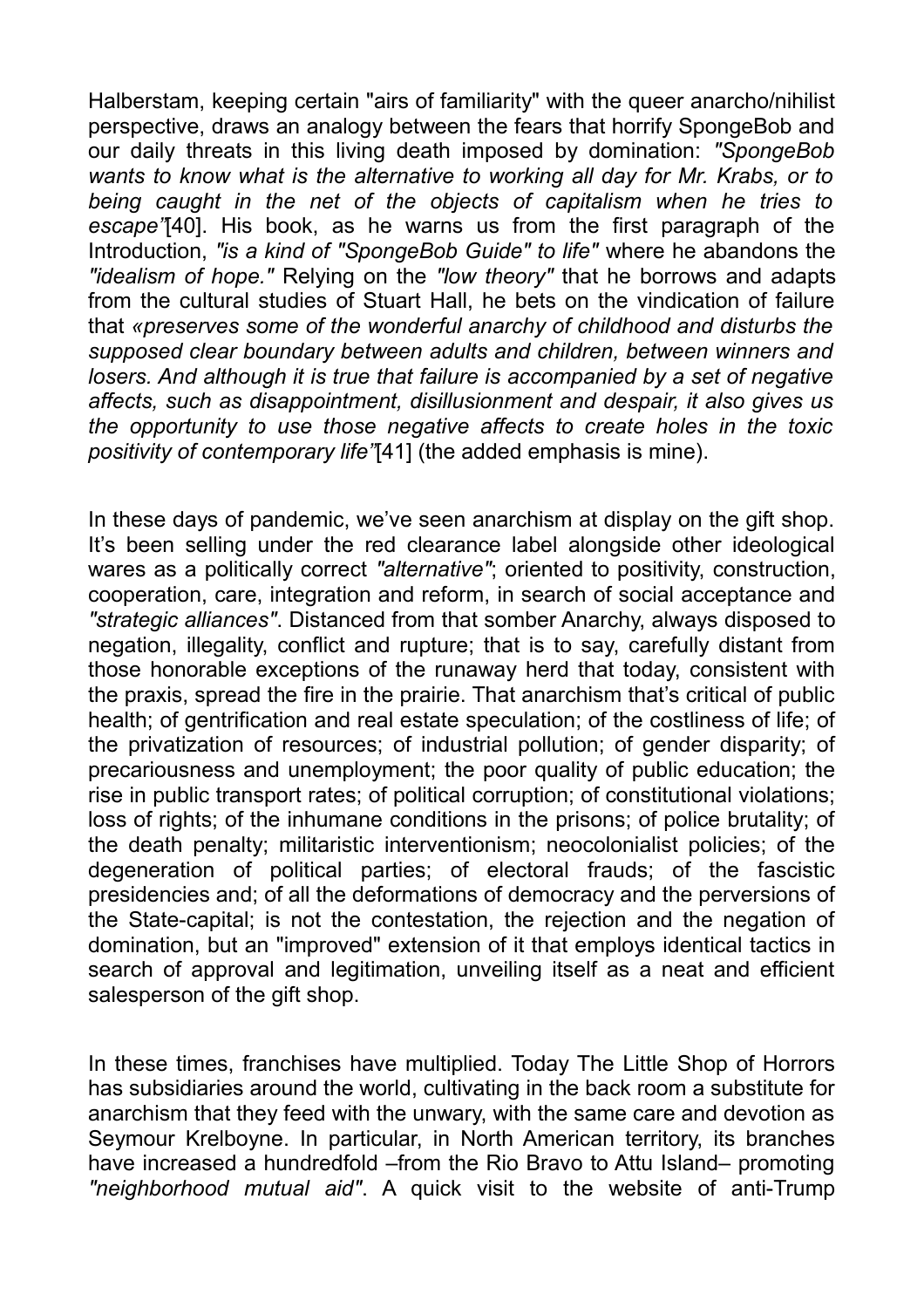libertarian leftism is enough to verify it. [42] Under the label of *"neighborhood mutual aid"* they have developed a mega-offer with their package of services that varies from franchise to franchise but can include dog walks, child and elderly care, online tutoring, fresh organic vegetables (from the community garden), pick-up and drop-off service, free food, shelter, used clothing, food insecurity and homelessness counseling, breakfasts for children (because of school closings), and money transfers up to \$ 150 for those in need (after completing the required application), as announced by the Jeffco Mutual Aid Fund branch.[43] Of course –to avoid suspicions– the motto of all the subsidiaries of *"neighborhood mutual aid"* shows their intentions beforehand: *"Solidarity, not charity!"*. So any resemblance to the Salvation Army ventures or, the charity of the barefoot Carmelites and, the patronage of the political parties and the State, is pure coincidence or product of the twisted maleficence of those dark beasts that only think of destroying everything that exists, sowing chaos and giving life to Anarchy.

This substitute for anarchism that currently imposes its brand on the market is not new; it's been present at different moments in history, expressing the desire for assimilation in search of an alternative space that allows its representation. Recent examples in the United States are the state branches of Food, not Bombs! and other welfare projects with a clear sweetening stamp: Common Ground Collective, Emergence Broadcasting System and even the Anarchist Black Cross Federation (ABCF), which in the recent past has added to its extensive charitable curriculum support to five Cuban soldiers accused of espionage imprisoned in the dungeons of the *"Empire."*

This pseudo-anarchism that is for sale today in the gift shop –along with the taxidermied crab, the encapsulated seahorse and the varnished snails–, like all substitutes, tries to supply "needs" and offers itself as *"viable"*, that is , *"possible"*, *"digestible"*, *"doable"*, that is, *"positive"*, *"healthy"*, *"affordable"* (as pharmaceutical companies advertising similar medicines: *"the same but cheaper"*). For this, it doesn't hold back laying its hands on history, trying to transplant and reproduce past experiences that, in the context of their historicity, may seem –to some– radical and anarchizing, but today they are not only sterile but readily recuperated, useful and servile to the system of domination. To this end, it even inverts the meaning of words, accommodates them, adjusts them, misrepresents them; imposing that same fate on principles and ethics. This is how it undertakes collectives of garbage collectors, messenger cooperatives, homeless syndicates, neighborhood assemblies, artistic guerrillas, federations of stamp collectors, and granny militias (Gray panthers); determined to compensate democracy by adding a suffix (direct!); to transform Power by adding another (popular!) and; minimizing the continuity of the State with amazing semantic juggling (self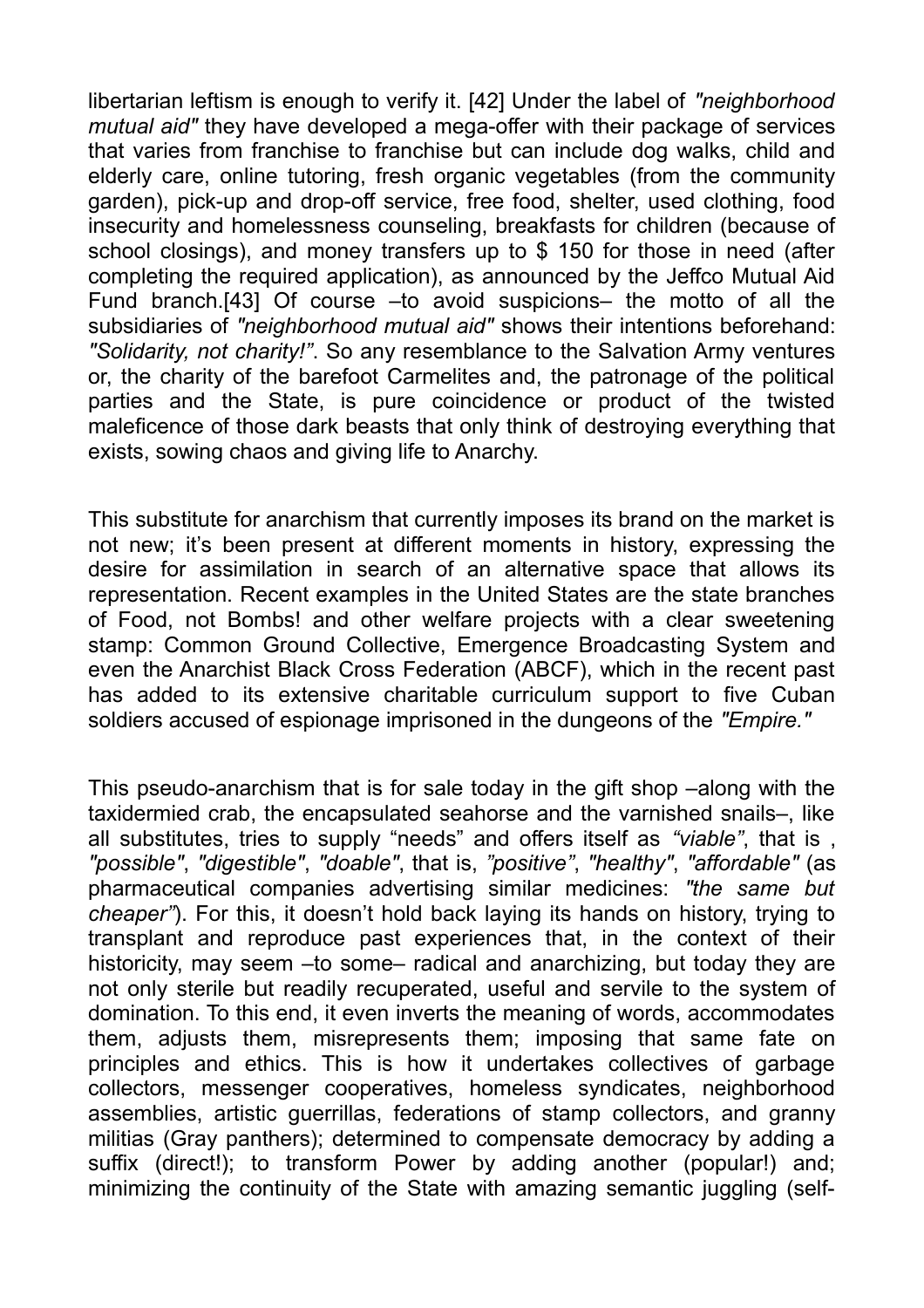government, good government, autonomy).



This substitute for anarchic theory and practice, like any artificial sweetener, sweetens but provides no energy. It's a parody, an illusion engendered by the distorted vision of ideology; a gross simulation that cynically opts for the *"lesser evil"* and camouflages oppression. A bad imitation of anarchism, which today invites us to stay home or to wear ourselves down mitigating the pain of oppression with merciful solidarity, abandoning everyday insurrection. Even so, it dares to compare the refractory actions of affinity groups and the fierce lone wolves in permanent conflict with domination, with the Trumpist far-right that manifests itself in public squares denying the existence of the virus and demanding *"freedom of movement"*, *"freedom of expression"* and the *"right to work"*. This sort of spurious anarchism confuses the unrestricted and irreducible exercise of our individual freedom with the liberal preaching and the defense of the *"free market"*. Clinging to a forced reconciliation between the rhetorical traditions of the archaic class formulation and contemporary realities, taking the path of the most grotesque theoretical-practical bungling, subsuming within the concept of the *"proletariat"* the most unusual identity configurations. Not understanding –or not finding it convenient to recognize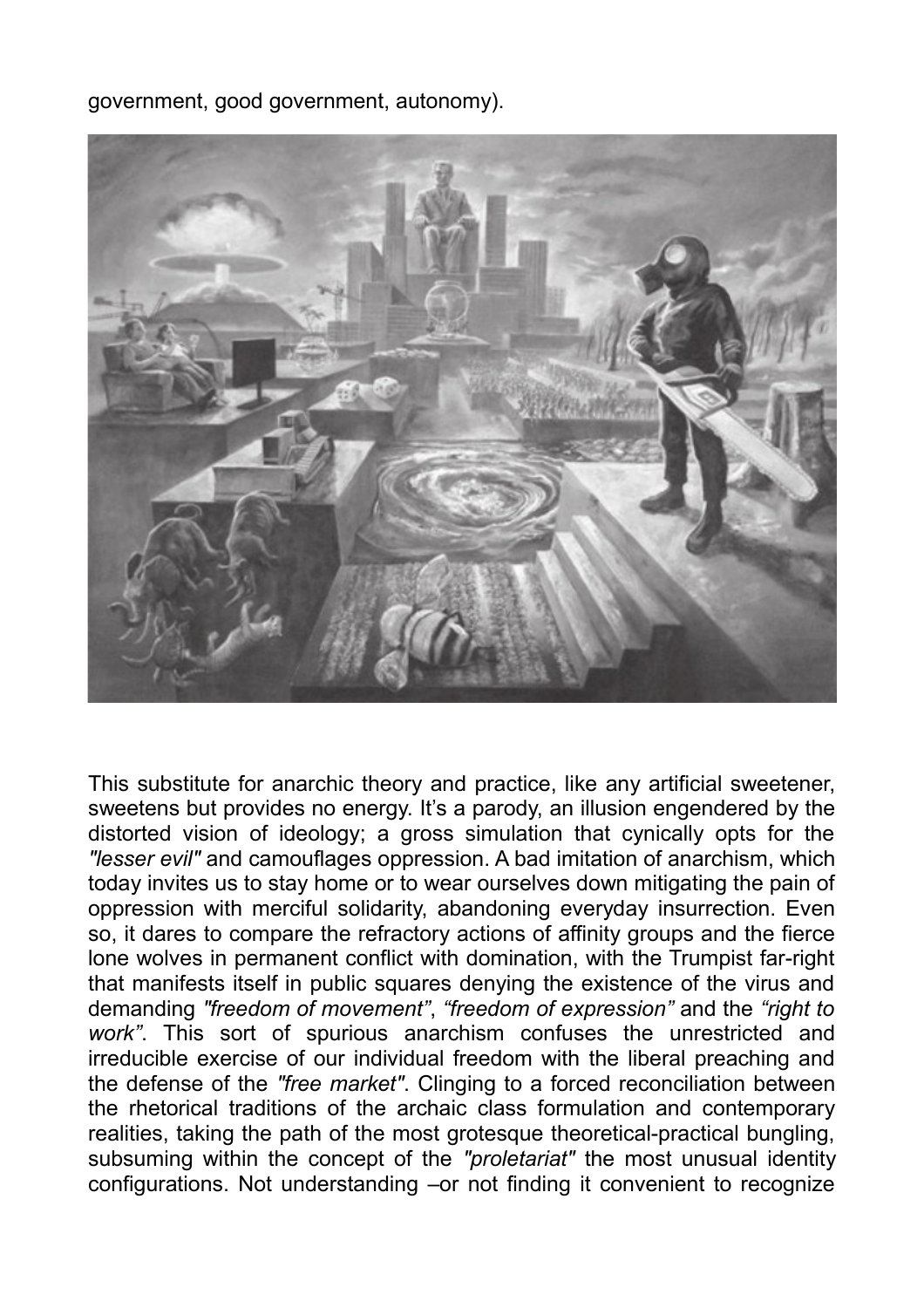and/or admit– that Anarchy and its minons have definitively abandoned the futuristic projects and the positive dialectic of utopian architecture, widening those holes in the toxic positivity of contemporary life.

Indeed, as Halberstam proposes, we have to face this excess of toxic positivity latent in society, multiplying the (black) holes. Unfortunately, he falls short when it comes to inciting queer negativity and launching a frontal attack against the society he intends to confront. Instead of aiming destructive negativity against this optimistic, ductile, odorless, colorless and insipid (positive!) society, founded on telematic information and the stimulation of needs, it stops halfway between criticism and reflection. However, its contribution from (low) theory, academic insubordination, and *"antidisciplinary forms of knowledge"* to the conscious development of queer negativity is undeniable. As it happens with the work of Lee Edelman[44] – perhaps the most categorical theorist of queer negativity– and other so-called queer theorists, the abysmal separation between their theory and their practice invites to *"put them to the test"*, as suggested by the editors of Baeden magazine [45]; which does not prevent us from expropriating their theses from *"the ivory tower of theory and using them as a tool for our projects"*.[46] Both Halberstam and Edelman open the door to a queer antisocial enjoyment that deserves our full attention from an informal and insurrectional anarchic perspective but, sadly, they stay by the door [47]. Despite the fact that they stop at the entrance –in a way–, they incite to cross the threshold and set the house on fire, throwing overboard all the identitarian baggage of positive queerdom and the status quo that the LGBTTTIQA establishment has imposed, with its political correctness, its *"alternative"* projects and its approach with a perspective of *"rights"* (to marriage, to adoption, to being police, military and political), reproducing the system of domination infinitely.

That's precisely Baeden's anarcho-queer/nihilist proposition, incinerating the new social contracts and channeling queer negativity towards the destruction of civilization as part of the conspiracy for total liberation that encompasses all the enemies of society through the appropriation of anti-authoritarian negativity. That is also the perspective of contemporary anarchic struggle; aware that we have to go even further, spreading the fire of permanent insurrection to demolish everything that exists. However, to materialize the struggle, it's required that we appropriate our time. (Re)thinking Anarchy from our present historicity. Creating and developing our conceptions by analyzing the historical dimension. This requires us to consider the need to return to our history: examine it, decipher it and take advantage of it to understand and act on the present; developing an interpretive model of the reality that they impose on us and take it on, explicitly or implicitly, at the heart of a community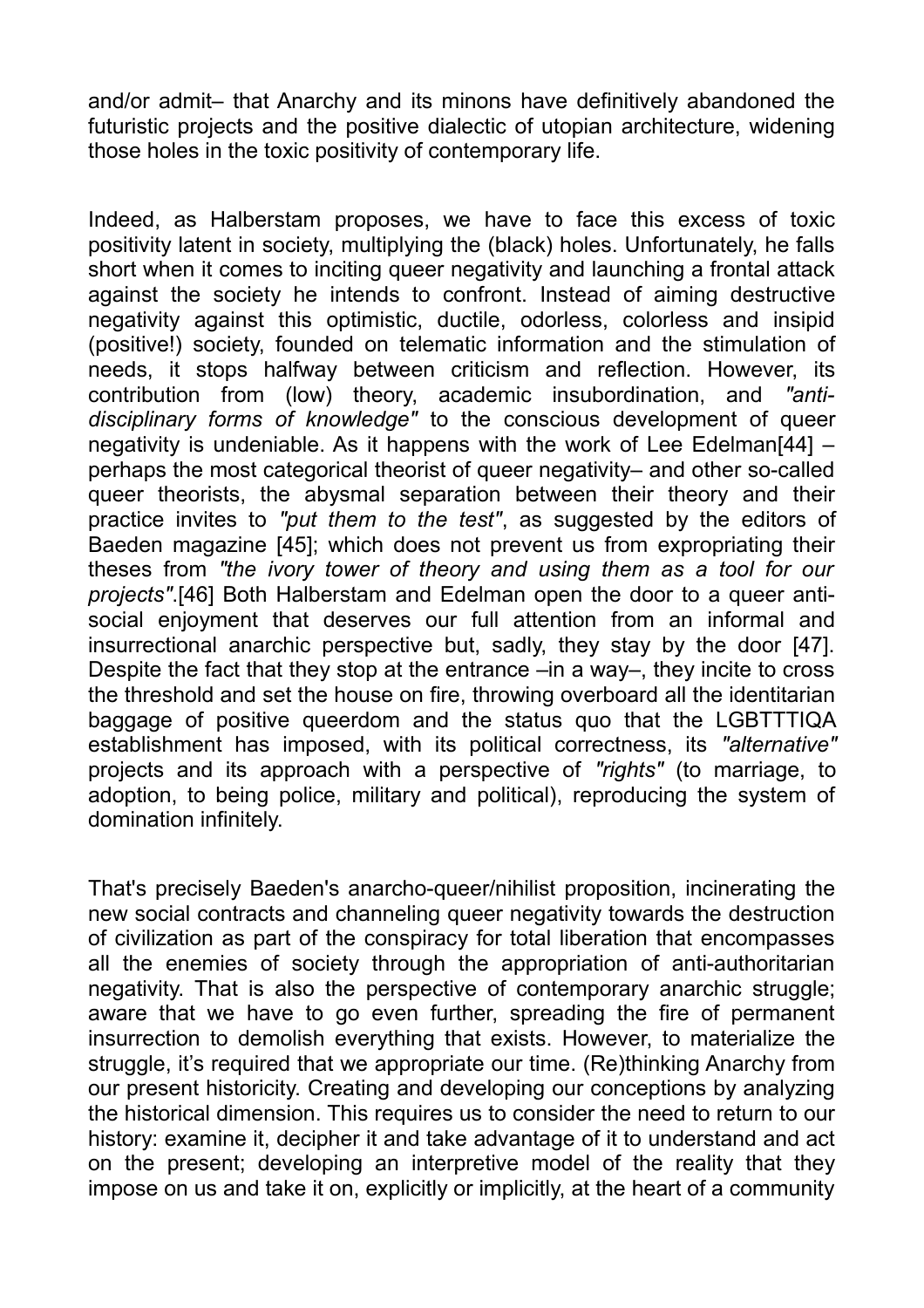in affinity that takes it as a tangible reference and as framework of its ulterior theoretico-practical elaborations.

This huge task requires us to redo the questions before giving answers. To articulate the new questions, we need to reflect on the context of our era. In other words, it is urgent to assault the contemporary conceptual toolbox and expropriate all the instruments that are useful to us, to supply our backpack. Some tools will have to be sharpened, altering their harmless role; others, we will have to adapt them to our nocturnal tasks and; a few may be used as designed. Nineteenth-century anarchism in this sense did the same, fed on much of the tradition of the West, taking its main nutrients from the Enlightenment (Rousseau / Godwin) and the French Revolution (Maréchal / Babeuf); whereas the twentieth-century anarchist movement, was developed out of a critique of Marxian elaborations –sometimes from not so critical positions and borrowing too much from Saint Charlie– and to this end, it drew on nineteenth-century cardinal thinkers (Stirner, Darwin, Nietzsche, Schopenhauer, Baudelaire, Freud, and even Malthus) and dusted off other forgotten people (Godwin), reinterpreting their productions and reworking them with their own nuances; thus, it continued to steal the contributions of countless intellectuals of the 20th century who contributed new conceptions according to the era, from different political-philosophical perspectives that helped the understanding of the world of those years (Camus, Goodman, Adorno, Castoriadis, Marcuse, Hannah Arendt, Lyotard , Derrida, Debord, Foucault, Deleauze, and a long etcetera). Today, it's due for contemporary anarchism to scan new contra-hegemonic developments that beckons us to stray off the path, to get lost, and above all, to stay lost.

Perhaps, a first step in this direction –against the current and the simulation of positive pseudoanarchism– is the appropriation (expropriation) of the *"theory of failure"*; taking on anarchism as that negativity associated with informality, immaturity, childishness, irrationality, unproductiveness, ineffectiveness, disorganization, the absence of a future and all *"insufficiency"* that failure invokes and that our enemies have always blamed us of. Taking on and practicing failure will lead us to abandon faith in triumph, to renounce straight paths, to repudiate pre-canned ideas, to abandon sacrifice, to avoid efficiency, to forget about recognition, to denude ourselves of success, to dispense with hope, to stop the inertia; experiencing failure as an absolute rejection of dominion, *"a critique of those intuitive connections between success and benefit that occur within capitalism, and as a contra-hegemonic discourse about losing."*[48]

Failure, defeat and loss are the only inheritances that anarchism has left us from one generation to another, generating a potency that has unchained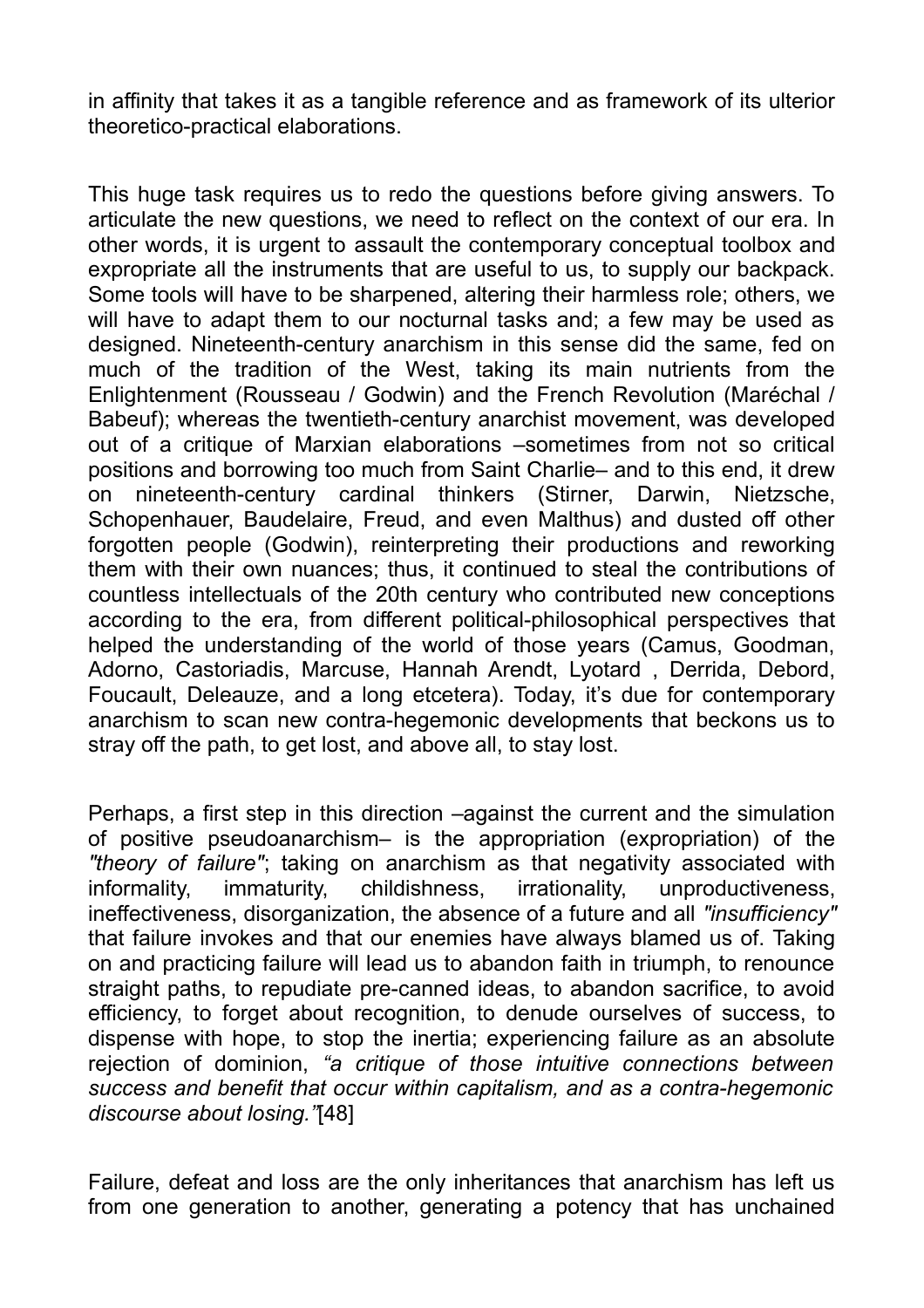itself by negation, reaffirming the essence of Anarchy. From this reflection, perhaps we could begin to sketch the first lines of prose of an antisocial anarchism, parricidal and anti-humanist, that theorizes and acts in terms of negation of the subject rather than of its formation and, is projected by the interruption of its lineage more that for its continuation; being aware that any prolongation only entails the repetition and reproduction of everything we yearn to destroy, keeping alive an anarchism complicit in the persistence of the system of domination, securing for itself the representation of the excluded and subjugated to sell itself as their only salvation.

Which leads us ipso facto to reject terrorist propaganda and violence as it is manifested in our days, being trapped in positive violence motivated by institutive ends that depart from the anarchic purposes of no return. Anarchic violence implies a much more radical and fiercely destructive negative violence that breaks with all the stereotypes of struggle by refusing to rebuild, redo, reproduce or repeat and; it consolidates as a potential capable of sweeping away the excess of positivity and exterminating everything that exists; oblivious to utilitarian (political-idiological) motivations, contrary to economic improvements, reforms, political changes and social transformations.

The possibility of setting up the foundation of anarchic negativity will only be strengthened in a multidimensional, informal and chaotic warp, which makes it possible to converge and intersect all those black threads that today encourage new theoretical-practical developments corresponding to our present historicity. From the spirit of permanent insurrection here and now, with a parricidal vocation and loaded with radical negativity, a new anarchic paradigm that attacks the present reality makes its way and makes its effects felt today, having as its end the collapse of civilization. Instigated by a vast galaxy of subversive affinities, this negative potency takes shape intervening in an unprecedented time, aware that the past is only the seed that gave us life, the accumulation of experiences and lessons to be extracted but, never a straitjacket that immobilizes our actions and prevents us from walking on our own steps. The anarchic pluperfect present –Derrida *dixit*– lacks precedents. It will have to be carried out in acts that surpass the innocuous attack on symbols. Interrupting, rupturing, dismantling, toppling, cutting off, demolishing, setting fire, razing, is the core of an aesthetic and an ethic proper to the project of anarchic destruction in our days and, at the same time, a conscious reaffirmation of our negative essence. Whether negativity prevails in thought and action will depend on the heuristic capacity of the accomplices of Anarchy and on the vast rejection of inertia and the opportune *"responses"*, built on militant certainties and instituting positivity.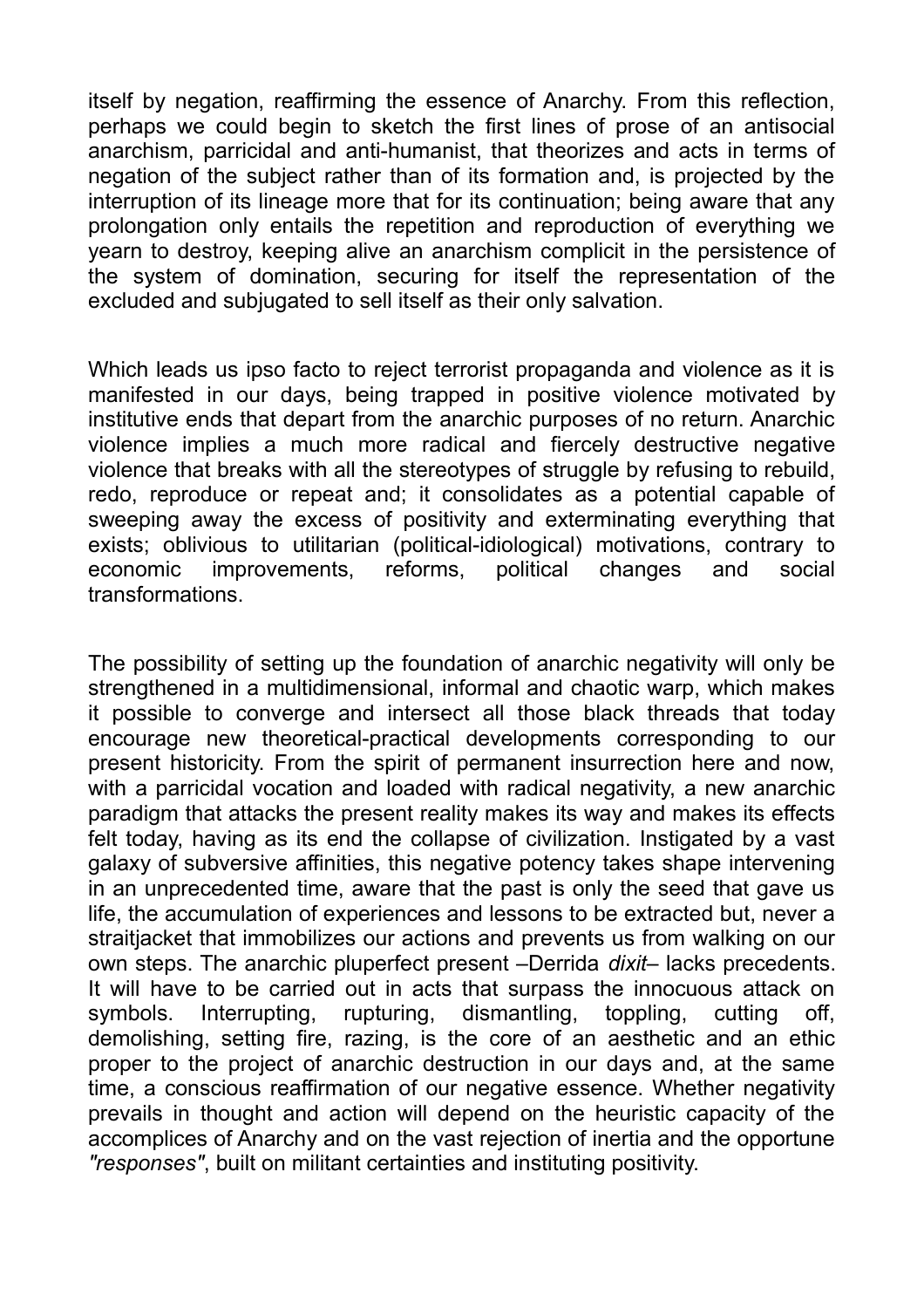The belief that this multifactorial crisis can be *"solved"* with a gigantic outburst of *"neighborhood solidarity"* and *"mutual aid"* amounts to giving way to magical thinking in its purest form; it means admitting the most grotesque misrepresentation of concepts, it denotes lowering our black rag and relegating it to the gasoline canister of our present practices. For us solidarity and mutual aid imply affinity and theoretical-practical complicity and, they demand a certain density of exchanges that makes evident that common substrate that animates us. That is why they are only exercised between coconspirators who recognize and assume themselves as such. Obviously, in the face of a hypothetical generalized insurrection, solidarity and mutual aid will tend to generalize among the subversives but, outside of this exceptional circumstance, all aid degenerates into charity and philanthropy. This prompts us to ask ourselves new questions –before arrogating answers– about the validity of the immutability of fire.

During the plague epidemic of 1666 in London, between September 2 and 7, the angry crowd burned 89 churches, 13 thousand houses and, an undetermined number of public buildings, warehouses and manufacturing centers, incinerating four fifths of the City, a fact that would go down in history as **The Great Fire.** [49] The residences of the powerful were also looted while the fire lit up the nights. The captives of Fleet Prison would be released and their facilities would be burned to ashes.

Just four years after the Spanish influenza pandemic, also known in Japan as *"Sumo flu"* or the *"Taisho era pandemic"* –which left countless deaths and great hardships due to prolonged confinement–, the *"Great Kantõ earthquake"* happened, taking the lives of more than 150 thousand people on September 1, 1923. An earthquake of almost 8 degrees on the Richter scale devastated the cities of Tokyo and Yokohama and, the Chiba, Kanagawa and Shizuoka prefectures. The strong telluric movement would also cause a tsunami with 12-meter-high swells that flooded the entire coastal area of Sagami Bay and the overflowing of the Sumida River, drowning hundreds of people. The tsunami would also affect the Izu Peninsula, the Boso Peninsula and the island of Oshima, increasing the number of fatalities. The impact of the first quake, as well as its nearly sixty aftershocks, destroyed factories and hospitals, crushing workers and patients. The brutal shaking knocked down electricity poles, electrocuting dozens of bystanders. The gas pipes were ripped apart, sparking wildfires across the city of Yokohama and more than half of Tokyo; the fire spread intensely with the strong north winds intensified by a typhoon that struck the Noto peninsula. As it always happens in these natural catastrophes, those most punished were the inhabitants of the belts of misery: entire hamlets that were settled on the hills were swept away by landslides and dragged towards the sea. Taking advantage of absolute chaos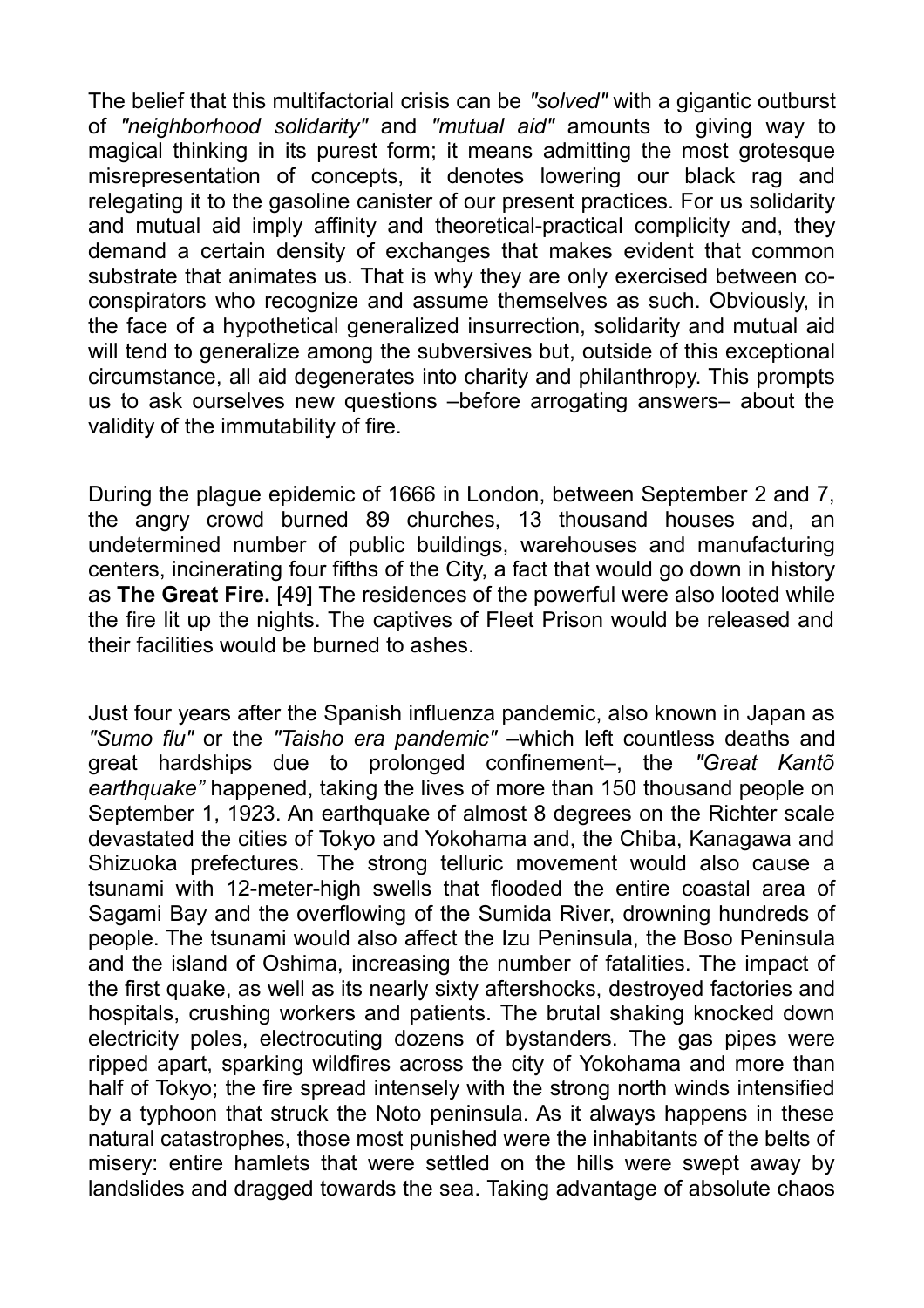and discontent in the waged sectors, Japanese anarchists that were part of the Rodo Sna publication, in coordination with fellow anarchists of Korean origin residing in Japanese territory, implemented a fierce insurrectional project. The opportunity was perfect to extend the attack on domination and provoke a general insurrection in the spirit of *"The Great Revolt"* of 1905. To this end they carried out incendiary attacks against government buildings, banks, warehouses and other commercial sector offices, and they blew up – with the help of Korean separatists– the military arsenal of the Japanese Imperial Navy at the Yokosuka naval base, located in the neighboring prefecture of Kanagawa. As it was to be expected, the anarchic insurrectionary action was met with fierce repression by the Japanese authorities in collaboration with other reactionary sectors from the Japanese society and the nationalist paramilitary groups that would not only murder dozens of comrades and their families with luxury of violence, but they would wage a xenophobic hunting season that exterminated thousands of Koreans and Chinese residents in Japan.[50]

In the context of the current pandemic and against the backdrop of the "new normal" imposed by the necropolitics of hypertechnological capitalism –with its consequent ongoing process hysteresis– it is very likely that the slightest spark will set the prairie on fire and produce a chain of furious revolts around the world. These violent demonstrations could first take place in the megametropolises of the so-called *"twenty strongest economies"* and go viral, by contagion effect, reaching the most remote places on the planet. Obviously, this brief lapse of civil disobedience will be an unprecedented experience of rupture that will generate a radicalization of the protest, with destructive practices and initiatives without utopian longings, which could well gravitate towards the next anti-civilization drives in the immediate future. However, we don't have the slightest of doubts that a lot of this rage will also be motivated by hopelessness and nostalgia for the ancien regime and the old normality of wage slaves; which will surely attract the redeeming vultures of all religions, the pacifiers in defense of civility, the pestilent electoral parties and, the ideological-catechizing entelechies (left and right), trying to capture this nihilistic tension and add the fallen to the martyrology. However, if this scenario materializes, once again we will not be afraid of the ruins and we will grasp the anarchic torch with the wind in our favor, making sure that there is nothing left standing, aware that there is nothing to rebuild.

> **Gustavo Rodriguez, Planera Tierra, May 22, 2020 (with Mauri in the heart!)**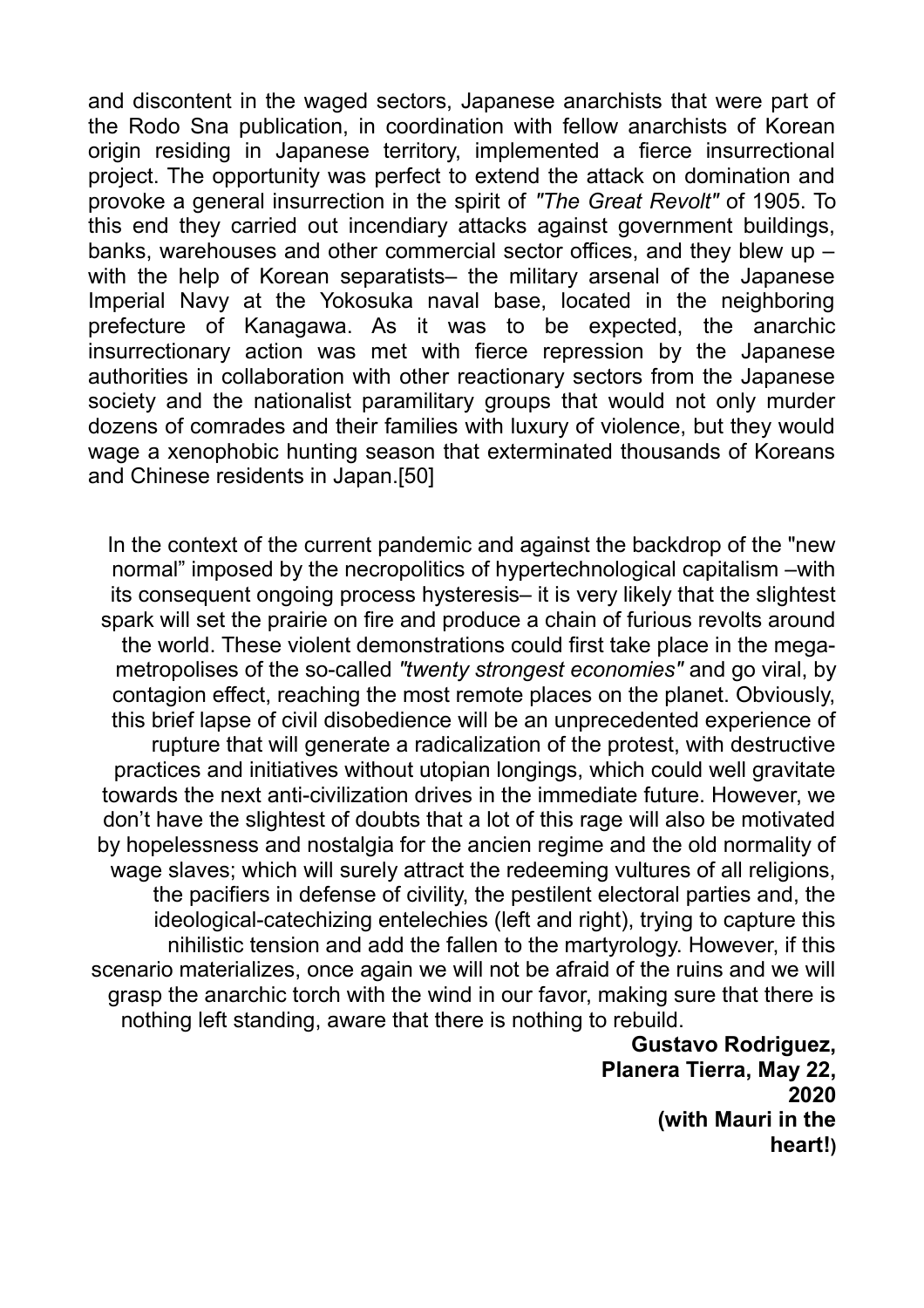#### **Notes**

[1] This dear comrade -accomplice and friend-, committed to anarchist practice and the dissemination of anarchist illegalism, has been deported to the Spanish State after his arrest (with a search and arrest warrant) in Portugal, putting an end to his clandestinity. At the moment he is in

"Mandatory quarantine" in the prison of Badajoz, Extremadura, pending a possible transfer.

[2] The oil industry is the sector responsible for the highest emission of greenhouse gases, followed by the textile industry.

[3] The "Theory of the Mind" is defined as "the human capacity that allows us to perform mental activity, that is, to attribute beliefs, desires, emotions, intentions to others and to ourselves" (Valdez, N., Special Educational Needs in Developmental Disorders, Aique Grupo Editor, Buenos Aires, 2007, p. 13). Revealing that human actions are the result of interpretations that we constantly internalize, giving meaning to behavior and avoiding, of "chaotic" and "dark" behaviors. This makes it possible to interpret, explain and predict the behavior of people through a "mental look" at desires, thoughts and beliefs. Or as psychologist Simon Baron-Cohen calls it, a "mindreading" that allows you to poke around and "program" the forms of communication and deception, encouraging relationships both cooperatives as competitive (Baron-Cohen, S., The Empathizing System: a revision of the 1994 model of the Mindreading System. In B. Ellis & D. Bjorklund (Eds.), Origins of the Social Mind, Guilford Publications, London, 2005, pp. 468-492).

[4] Heal, J., "Simulation, theory and content", En Peter, Carruthers (Ed.), Theories of theories of mind, Cambridge University Press, 1996, pp. 11-21

[5] Gordon, R., "Simulation vs. theory-theory", En F. Wilson, & C. Klein (Eds.), *Enciclopedia of Cognitive Science*, MIT Press, Massachusetts, 1999.

[6] Vid., VV.AA., Die Smartifizierung der Macht: Beiträge zu einer Offensive gegen das technologische (The Smartification of Power: Contributions for an Offensive against the Technological Network), Edition Irreversibel, 2018. A recommendable compilation of texts in German, written from similar positions, which invites to debate and action with a clear "approach against the smartification of power".

[7] Mbembe, Achille; Necropolítica, Editorial Melusina, Spain, 2011

[8] According to Norman Cohn, a specialist in medieval apocalyptic movements, there are countless massacres of Jews directed or instigated by Christian fundamentalist brotherhoods (such as the "flagellants"), accusing them of poisoning the wells and spreading the plague. The Frankfurt massacres, Cologne or Brussels, bear witness to this barbarism.

[9] The first wave of cholera originated in India in 1817, with the agricultural exploitation of the Bay of Bengal swamps by the British East India Company. The agricultural colonization of this moderately saline swamp region - an area where the Vibrio cholera bacterium was endemic - caused the bacterium to mutate when it came into contact with workers, triggering the plague. Estimated deaths in India between 1817 and 1860 from the cholera pandemic exceed 15 million. Since then, there have been several cholera pandemics around the world. The seventh wave of a Cholera pandemic began in 1961 in the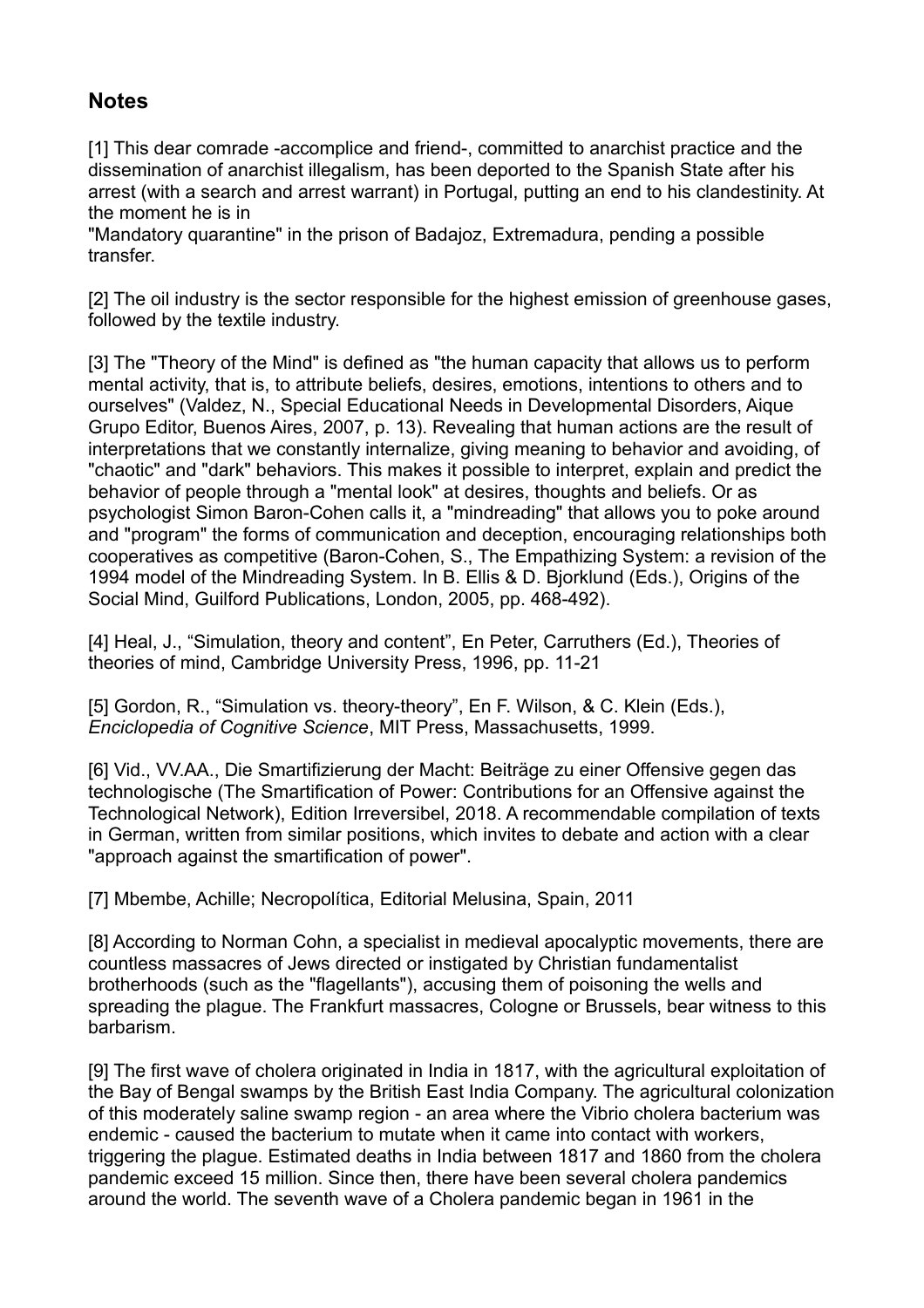Indonesian Célebres islands, showing a slow progression during its first stage (1961-1966) and, starting in the 1970s, began its second stage with a rapid progression, affecting Asia, Africa, Europe and, 1991, Latin America, sowing death along its way. In 1994, after the war in Rwanda, the recorded cholera outbreaks in camps in Goma, Congo, killing 23,800 people in thirty days.

[10] The "discovery" of HIV by French and American researchers is a controversial issue in wide circles of public opinion that are particularly like-minded.

[11] Caused by the mutation of the simian immunodeficiency virus (HIV). According to the most recent research, the virus passed to humans between the 1920s and 1950s, with the first infections documented in the 1950s.

[12] The total number of people affected by the pandemic is currently unknown, as most carriers of the virus do not know they are infected until some opportunistic infections occur. According to data from 2018, more than 40 million people are HIV-positive, most of them in sub-Saharan Africa, where two-thirds of the world's people living with the virus are concentrated.

[13] For the elaboration of the so-called "sanitary products" and in the cosmetological industry it is common to use tallow, heparin, collagen and gelatine of bovine or porcine origin; likewise, sutured catgut and heart valves of bovine or porcine origin.

[14] This condition, silenced internationally by the "meat industry lobby", is part of a group of diseases classified as Transmissible Spongiform Encephalopathy (TSE). Other diseases in this group are scrapie in sheep, chronic cachexia in deer and wapiti, and a neurological disease of cats in captivity associated with the consumption of processed foods.

[15] It is worth noting that Foshan is considered a "boom city", evaluated as the most dynamic industrial city in China due to its accelerated "growth" and rapid urbanization, with a high population density (7.26 million) and very high air and water pollution caused by chemical waste from the textile industry, despite the improvement and cleaning programs of the Pearl River.

[16] If we look at the historical logo of the CNT-AIT, the implicit message jumps out at first sight: Man taming wild nature (the strong Hercules subduing the lion). The anarchism of the beginning of the last century was conquering, it believed in science and technology; in the superiority of Man over animals and the rest of wild Nature. It dreamed of conquering, taming and, putting at its service. Instructed in the break with obscurantism, sacred sovereignty and, blood hierarchies and; inspired by universality and human fraternity, nineteenth and twentieth century anarchism deposited its faith in progress, scientific reason and Social Revolution with blind devotion in the future, as can be seen in any Kropotkin text.

[17] This is how it was established at the end of January this year in the new "Davos 2020" manifesto, issued at its 50th Annual Meeting of the World Economic Forum (WEF): "The universal purpose of the companies in the Fourth Industrial Revolution, in which capitalism of stakeholders as the new way for business with social impact". Available at: https://www. weforum.org/agenda/2019/12/davos-manifesto-2020-the-universal-purpose-of-a-companyin-thefourth- industrial-revolution/ (Consulted 18/5/20).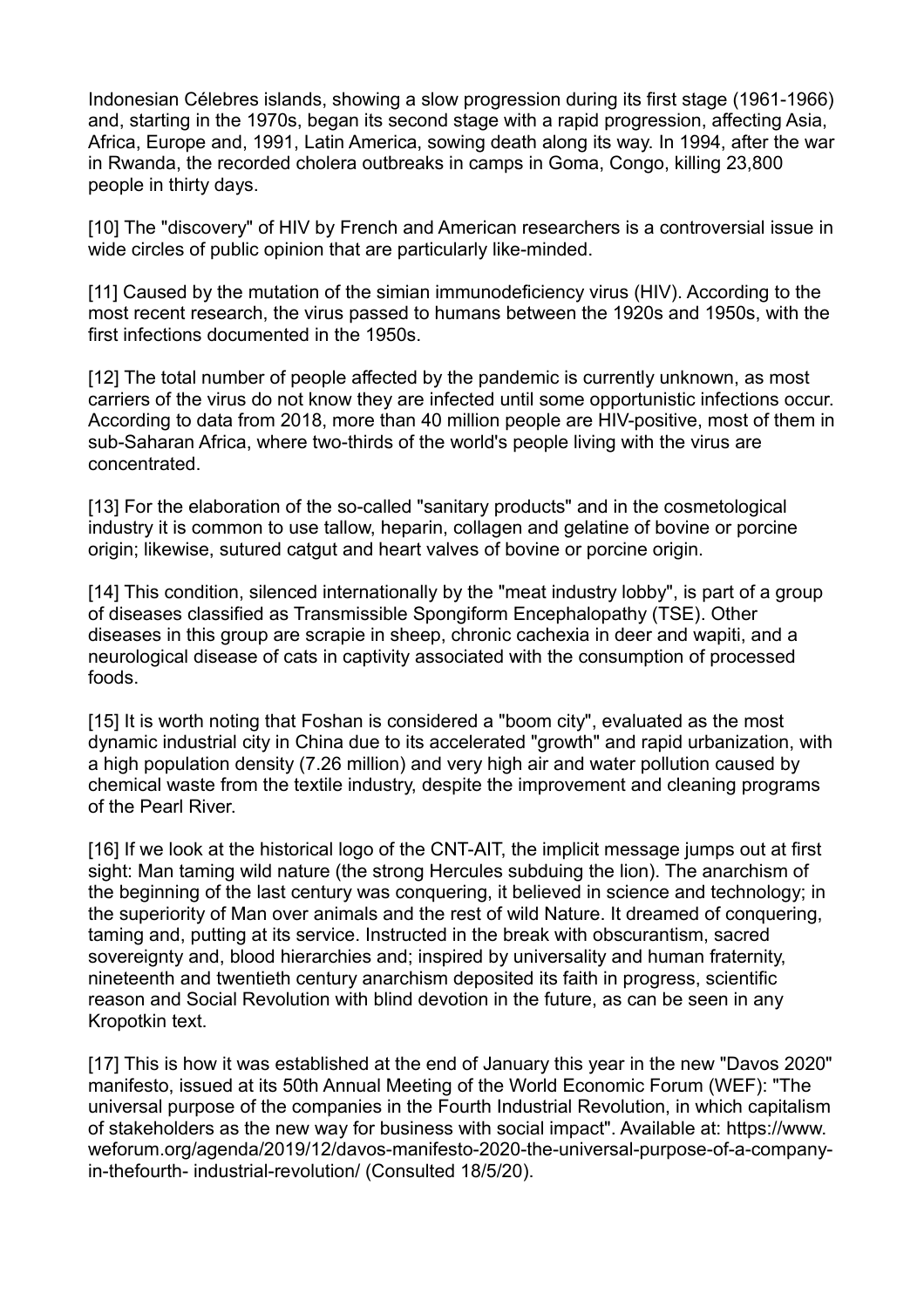[18] The best exponent of these expressions of post-modern Bolshevism is the Lacanian philosopher Slavoj 'i'ek, who recently published an article entitled the "Coronavirus is a blow to capitalism in the style of 'Kill Bill' and could lead to the reinvention of communism", where he assures that the epidemic "is a kind of attack of the 'explosive heart of the fivepoint palm technique' against the global capitalist system," in allusion to the classic of Tarantino and to the detriment of the sermons of St. Charles of Treves: "The contradictions create explosions, crises in the course of which all work stops temporarily while an important part of capital is destroyed, returning capital, by force, to a point where, without committing suicide, it can be used again in full of its productive capacity" Marx, K., Le Capital, livre I, Presses Universitaires de France; Paris, 1993.

[19] The economic figures estimated by the apologists of the Fourth Industrial Revolution predict abundance; according to their calculations, Revolution 4.0 will add US\$14.2 trillion to the world economy in the next 15 years with a direct social impact, eradicating from the face of the earth any negativity still present in voluntary servitude, arguing ad nauseam its infinite happiness.

[20] Bourdieu, Pierre: Algeria 60. Economic Structures and Temporary Structures, Siglo XXI, Buenos Aires, 2006; and in essays around the investigations on the "strategies" in the practices of the Béarn and Kabyle people in Algeria.

[21] This oxymoron has gained presence in the last three decades as it has become a "trend" within the self-styled "libertarian movement," also known as Libertarian Party. On the economic level, it maintains the same postulates of libertarianism with strong influence from the Austrian school and the "theses" of Robert Nozick (Anarchy, State and Utopia, 1974). In years recent its annual congresses have been the cause of sensationalist notes when carried out in the the port of Acapulco, Mexico, under the pompous sign of "Anarchapulco", with the presence of international specialists in financial transactions in crypto-currencies; gurus of "social capitalism" and; political activists like Rick Falkvinge, founder of the Swedish Pirate Party and one of the main ideologists of the struggle against political corruption in Sweden and; Derrick Broze, investigative journalist, lecturer, aspiring mayor of the city of Houston (2019) and indigenous activist, dedicated to the "empowerment of indigenous communities" and the denunciation of "the hypervigilance of the State over the citizens".

[22] Thaler, Richard H., Sunstein, Cass R., *Nudge: Improving Decisions about Health, Wealth, and Happiness*, 26 Yale University Press, 2008

[23] Ibíd.

[24] Ibíd.

[25] Moglen, Eben, The dotCommunist Manifesto, January 2003. Available online: http://emoglen.law.columbia.edu/publications/dcm.html ( Consulted 20/5/2020)

[26] Vid., Lessing, Lawrence, *The Future of Ideas: The Fate of the Commons in a Connected World*, Random House, 2001

[27] It is striking that neither in the premises of anarcho-communism (Kropotkin, by means of) nor in Anarcho-syndicalist tradition, nothing has ever been postulated about the "common". They have always theorized on collective ownership of the means of production and the socialization of consumption without class differences, that is, in an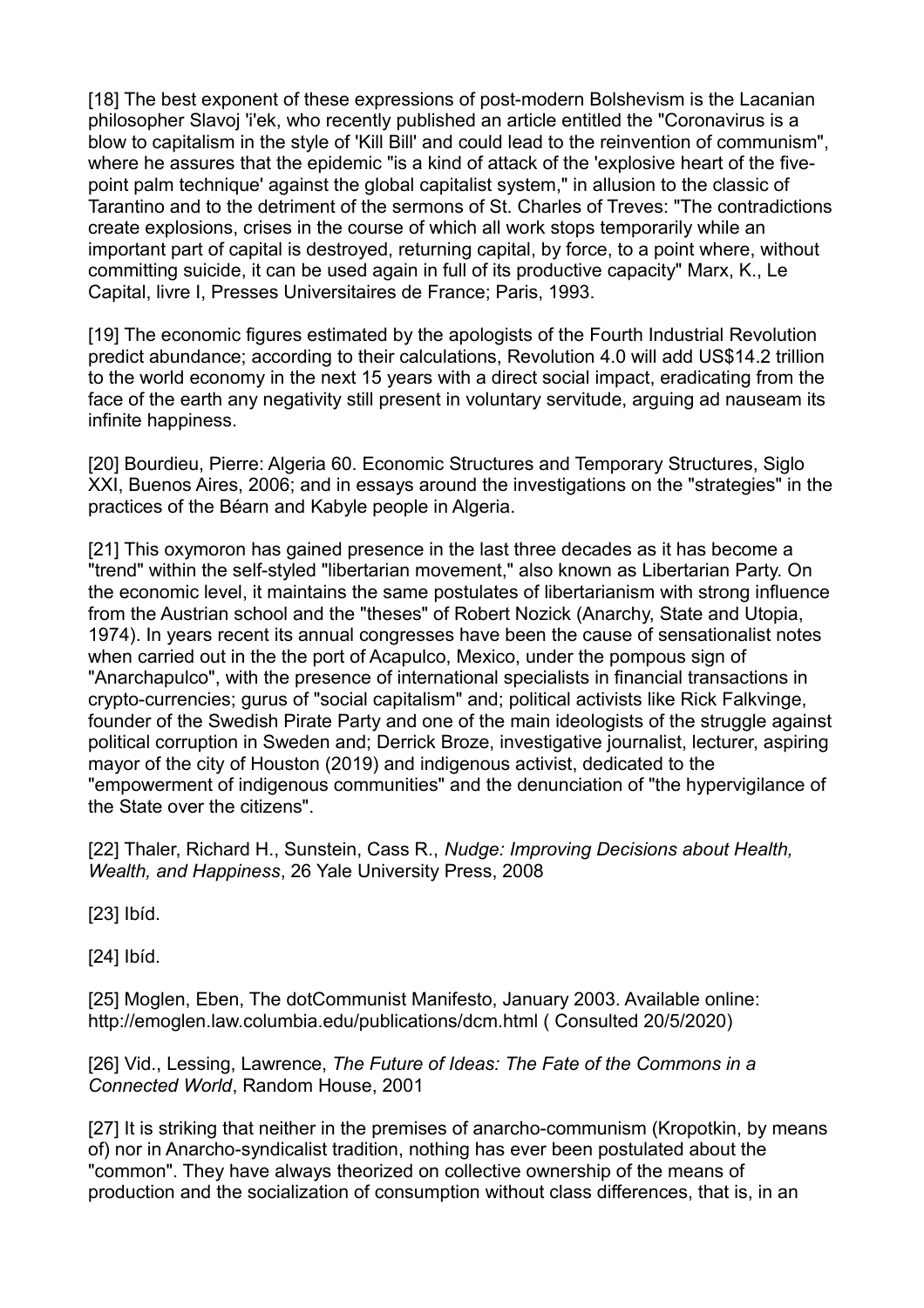equal way and nothing else; with no major differences with the Marxist-Leninist postulates and, distancing itself from the Proudhonian paradigm that already identified the spontaneous social force of the common. Except for the criticism of the bureaucratic kidnapping of Marxist-Leninists with the firm decision to prolong the life of the so-called proletarian state, which clearly, is far from libertarian tendencies; both anarcho-communist and anarcho-syndicalist, choose to set up a "system" (with quite a few theoretical and practical inaccuracies) of collectivization and socialization, which in fact does not present major divergences with the bureaucratic practices Leninists who are so often criticized. Okay, add on the topic that in the very few and exceptional cases in which Marxist communist theorists have tried to conceptualize the "common," they have done expressing true blunders, like that statement of Lenin at the beginning of the period called War Communism (1918-1921): "everything is common, even work".

[28] Vid., Hardt, Michel & Negri, Antonio, *Empire*, Harvard University Press, Cambridge, Massachusetts, 2001

[29] Hardt, Michael and, Negri, Antonio, Multitude: War and Democracy in the Age of the Empire, Debate, Barcelona, 2004.

[30] Hardt, Michael and, Negri, Antonio, Commonwealth. The revolutionary proiect of a revolution of the common, Akal, 2011.

[31] Ibíd. p. 11.

[32] The use of this term -apparently innocuous- is not casual, it hides a much more complex conceptualization that finds its roots in the basic objectives of marketing in the socalled marketing mix, in reference to the mix of tactics or actions used to position a brand or product in the market through the intervention of the 4Ps: price, product, promotion and placement (place).

[33] Available at: https://www.thenation.com/article/activism/letter-new-left-biden/ (Consulted 20/5/2020).

[34] Laval, Christian and, Dardot, Pierre, CommonEssay on the revolution in the 21st century, Gedisa, Barcelona, 2015.

[35] Ibíd. p. 223

[36] Ibíd. p. 243.

[37] Ibíd. Presentation, s/p.

[38] Halberstam, Jack, The Queer Art of Failure, Duke University Press, 2011 (Translation into Spanish, The Art of Failure, Egales Editorial, Barcelona-Madrid, 2018).

[39] Ibid. p. 13.

[40] Id.

[41] Ibid. p. 15.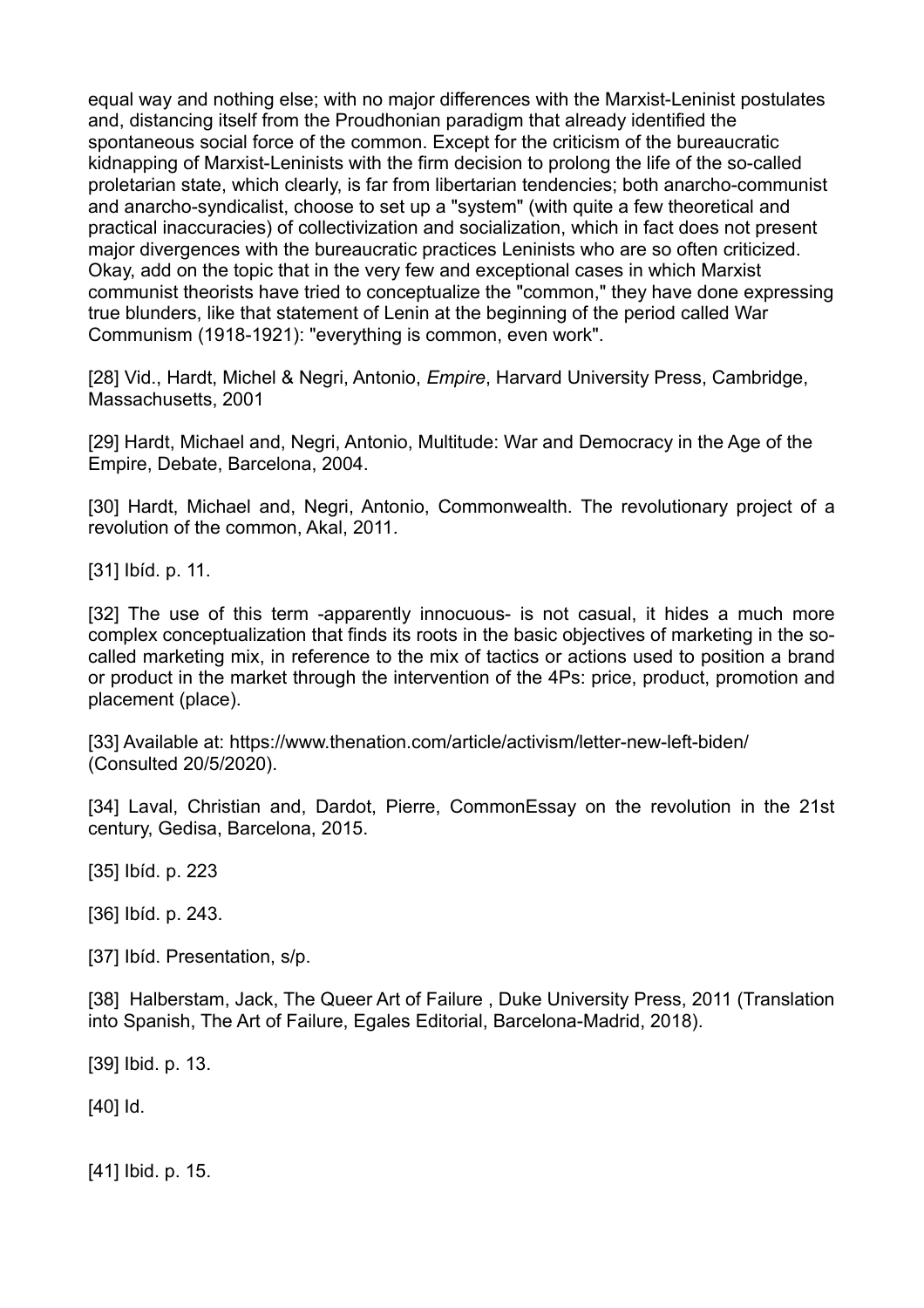[42] Vid, Its going down, available at https://itsgoingdown.org/c19-mutual-aid/ (Consulted 5/21/2020). On the subject it is also recommended to take a look at Crimethinc's nauseating "Anarchist Guide", available at:

https://es.crimethinc.com/2020/03/18/sobreviviendo-al-virus-una-guia-ana... capitalism-incrisis-totalitarianism-on-the-rise-strategies-for-resistance (Consulted 5/21/2020).

[43] Vid., Https:/[/www.jeffcomutualaid.com/](http://www.jeffcomutualaid.com/)

[44] Edelman, Lee, No Future: Queer Theory and the Death Drive . Duke University Press, Durham, North Carolina, 2004 (Translation into Spanish, No to the future. Queer theory and the death drive , Editorial Egales, Barcelona / Madrid, 2014).

[45] Baeden No. 1, A Journal of Queer Nihilism, available at: <https://theanarchistlibrary.org/library/baedan-baedan>(Consulted 5/21/2020).

[46] Id.

[47] At times, Edelman stays a little behind and takes cover behind Halberstam, as if waiting for him to step in and intercede if necessary.

[48] Halberstam, Jack, Op. Cit. , p. 2. 3.

[49] Vid., Defoe, Daniel, Diary of the plague year, Verbum, Madrid, 2016.

[50] The murder of comrade Sakai Osughi, his companion Noe Ito and his nephew (only seven years old), among other massacres belonging to the Yun Rodo Kumial workers' association and the Rodo Sna group, would be avenged a year later by a group of anarchists of praxis who launched a crusade of explosive attacks against banks and government authorities throughout the country. The failed attack on General Fukuda, at the hands of comrade Kiutado Uada, would be the ideal motive to unleash a new wave of repression against Japanese anarchism. Several colleagues would be sentenced to severe prison terms. Comrade Fukuda, who had been involved in the dynamite attacks, was also arrested. Soon after, he died by hanging on October 15, 1924. The "positive anarchism" quickly incorporated him into the altar of the beatified, along with Osughi, comrade Ito and other fallen fighters, going down in history as the "Tokyo Martyrs ", after having undergone the same ritual of "purification"of the "Chicago Martyrs" and our dear Sacco and Vanzetti. The late Japanese Anarchist Federation and some libertarian inkshitters –such as Tomás Gracia (alias, Víctor García)– would be in charge of fattening the myth and dragging it to this day, hiding its legacy and denying the natural negativity of anarchic action.